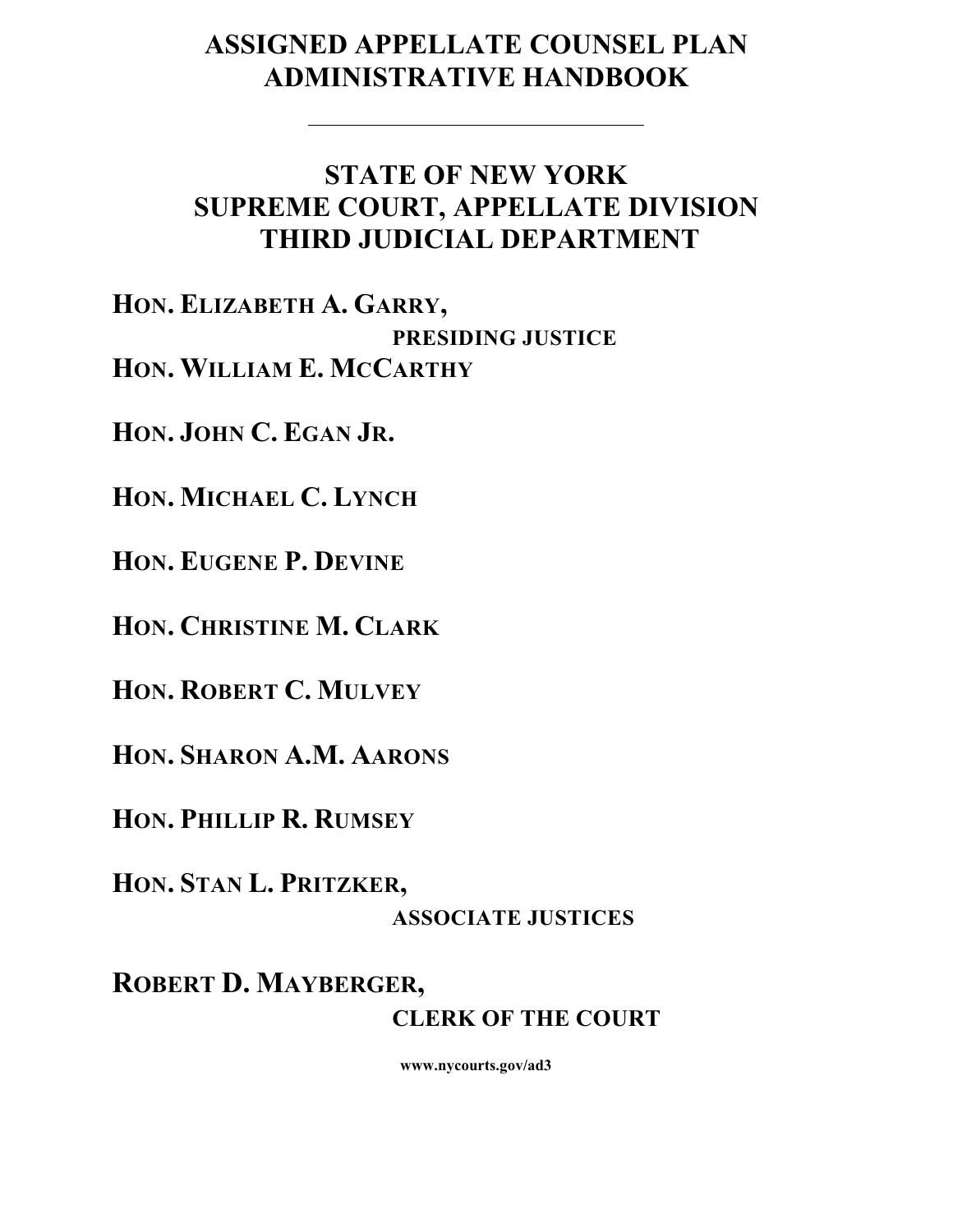# **Table of Contents**

|              | Page |
|--------------|------|
|              |      |
|              |      |
|              |      |
|              |      |
|              |      |
|              |      |
|              |      |
| Attachments: |      |

- A Sample Criminal Brief Outline
- B Sample Family Court (Civil) Brief Outline
- C Sample Criminal Record<br>D Sample Family Court (Ci
- Sample Family Court (Civil) Record
- E Instructions To Appellants Regarding Pro Se Supplemental Briefs

Additional forms are available on the Court's Internet site at [www.nycourts.gov/ad3](http://www.courts.state.ny.us/ad3) under "Forms" tab.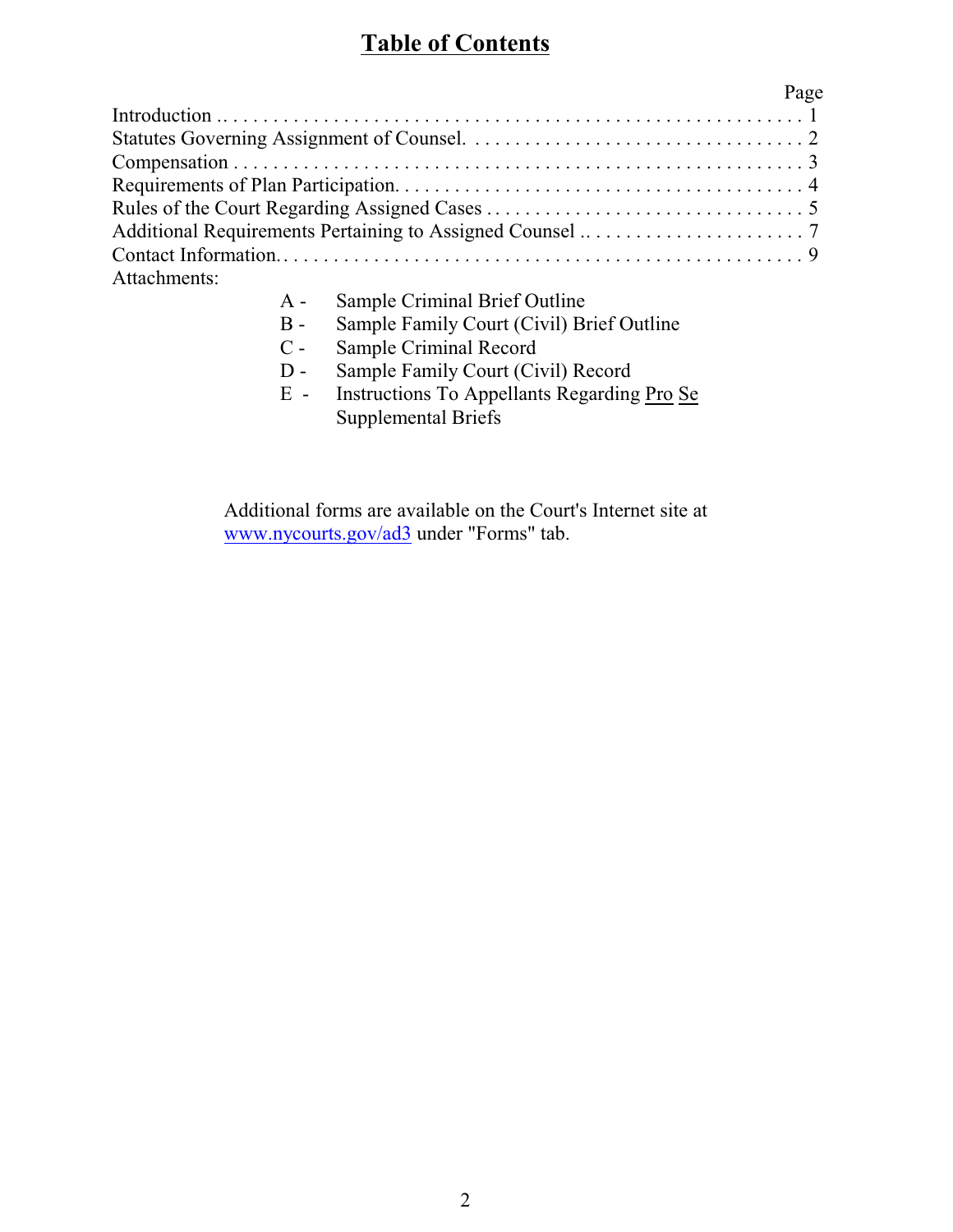### **ASSIGNED APPELLATE COUNSEL PLAN SUPREME COURT - APPELLATE DIVISION THIRD DEPARTMENT**

The Assigned Appellate Counsel Plan (Plan) administered by the Appellate Division, Third Department functions to provide quality and professional appellate representation to those persons who qualifyfor assignment of counsel. Each assigned case is monitored to ensure that every recipient of Plan services is fairly and appropriately represented and that appeals are timely and expeditiously perfected, objectives that are considered essential to the Plan's success. As part of its commitment to the above, the Plan's administrative staff is always available to attorney participants to assist in responding to specific questions or problems.

The Plan's administrative staff also responds to numerous daily inquiries from members of the public (most often prospective or present appellants) in an effort to provide a readily available resource to assist in applying for poor person status and assignment of counsel, as well as answer inquiries or address concerns once an assignment has been made.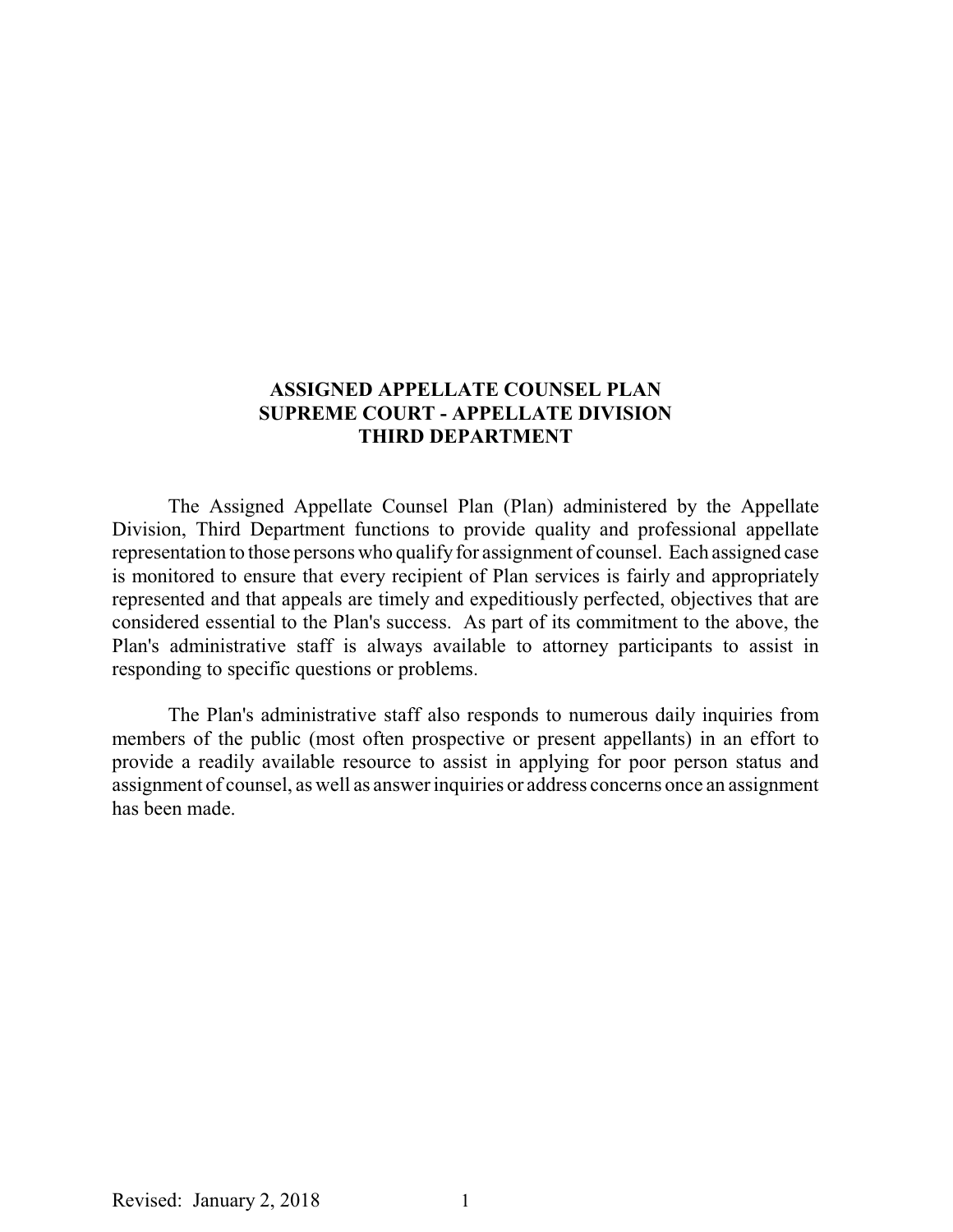### **STATUTES GOVERNING ASSIGNMENT OF APPELLATE COUNSEL**

The bulk of all assignments under the plan are made pursuant to section 722 of the County Law, the pertinent provisions of which are as follows:

> Upon an appeal in a criminal action, and on any appeal described in section eleven hundred twenty of the family court act, article six-C of the correction law or section four hundred seven of the surrogate's court procedure act, wherein the party is financially unable to obtain counsel, the appellate court shall assign counsel . . . .

In addition to the above, an assignment for purposes of an appeal may be made pursuant to section 35 (1) (a) and (b) of the Judiciary Law in an appeal taken from an order:

> 1. a. . . . in a proceeding upon a writ of habeas corpus to inquire into the cause of detention of a person in a state institution, or when [the trial court] orders a hearing in a civil proceeding to commit or transfer a person to or retain him in a state institution when such person is alleged to be mentally ill, mentally defective or a narcotic addict, or when it orders a hearing for the commitment of the guardianship and custody of a child to an authorized agency by reason of the mental illness or mental retardation of a parent or when it orders a hearing to determine whether consent to the adoption of a child shall be required of a parent who is alleged to be mentally ill or mentally retarded, or when it orders a hearing to determine the best interests of a child when the parent of the child revokes a consent to the adoption of such child when such revocation is opposed or in any adoption or custody proceeding if it determines that assignment of counsel in such cases is mandated by the constitution of this state or of the United States . . . .

b. Upon an appeal in a criminal action or in a proceeding in the family court or surrogate's court wherein the defendant or person entitled to counsel pursuant to the family court act or surrogate's court procedure act, is financially unable to obtain counsel, the court of appeals or the appellate division of the supreme court may assign counsel other than in the manner as is prescribed in section seven hundred twenty-two of the county law only when it is satisfied that special circumstances require such assignment.

The Court may also assign counsel pursuant to CPLR sections 1101 and 1102.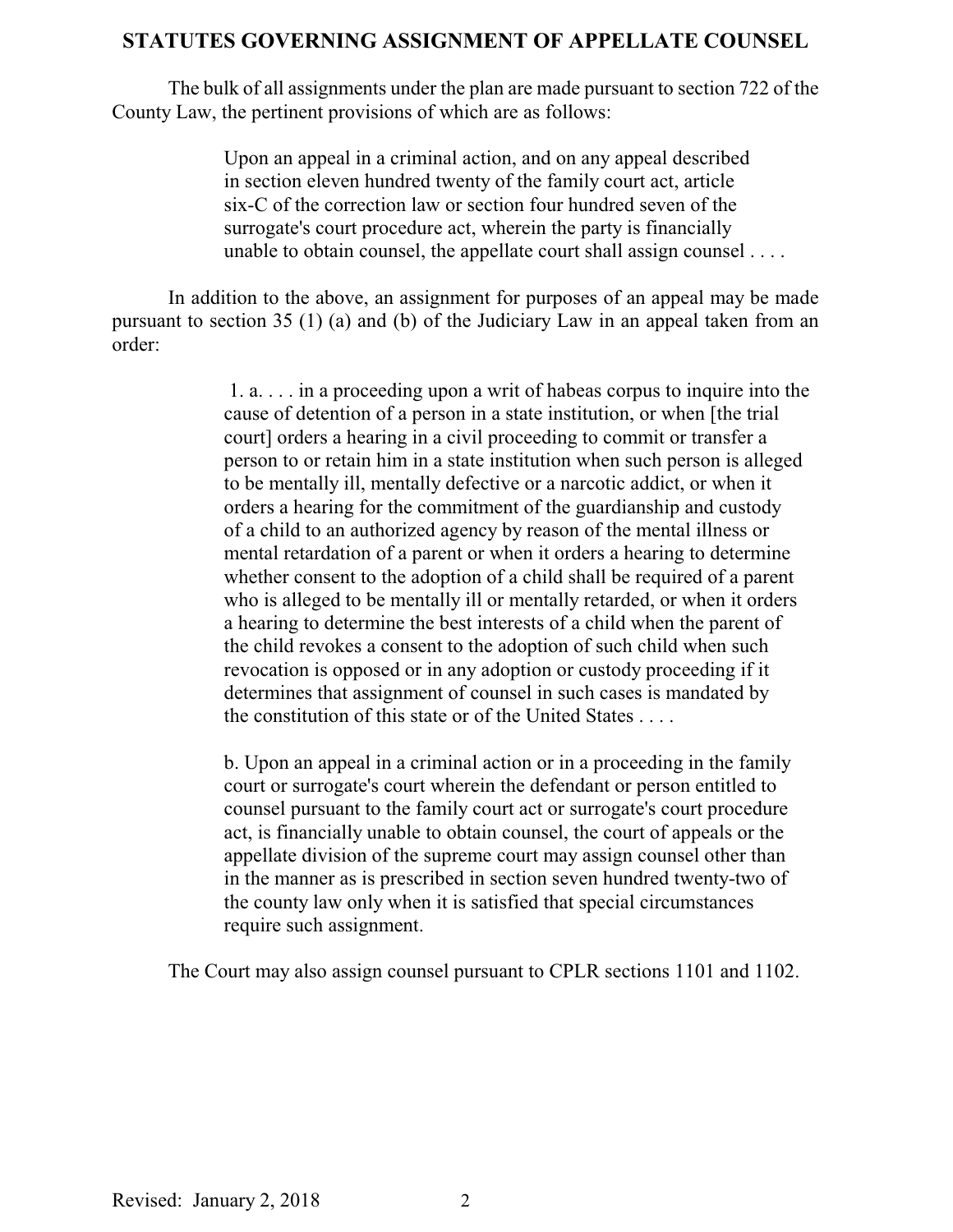### **COMPENSATION**

Fees are awarded by order of the Court upon completion of an assignment<sup>1</sup>. The rate of compensation is \$75 per hour for all cases assigned after January 1, 2004, subject to a statutory cap of \$4,400. A fee in excess of the cap may be paid upon approval of the Court after a showing of "extraordinary circumstances" based on counsel's affidavit. All requests for payment must be submitted within ninety (90) days of the completion date of the assignment, utilizing Court approved voucher forms (samples of which are available for downloading on the Court's website) and must be supported by an itemization of hours and proof of payment for all expenditures sought in excess of authorized routine expenditures as more specifically set forth below. Vouchers are processed in the order they are received although final approval may vary dependant upon the review process.

The following rules govern reimbursable expenditures.<sup>2</sup>

1. Copying costs will be reimbursed at the maximum rate of \$.15 per page whether outsourced or done in-house, except that if the outsourced cost is less, then only the amount actually paid may be claimed. Time actually expended in copying or going to and from a copy center is considered overhead and not reimbursable.

2. Necessarily incurred mileage will be reimbursed at the prevailing IRS approved rate; tolls are reimbursable with receipts; parking is reimbursable up to the sum of \$5.00 without a receipt; otherwise a receipt is required. Lodging and food expenses are not generally reimbursable and in no event unless prior approval is sought and received.

3. Miscellaneous expenses, such as postage costs totaling less than \$15.00, will be paid without the need of a receipt. Expenses in excess of such amount will be reimbursed upon presentation of a receipt.

4. Under certain circumstances, an interimpayment of disbursements can be sought when counsel is required to provide a set of transcripts to the client as more particularly explained on page 7 of this pamphlet.

5. Iftotal disbursements are anticipated to exceed \$500, advance written permission is required.

Revised: January 2, 2018

<sup>&</sup>lt;sup>1</sup> Generally, an assignment is deemed completed in a criminal case upon the rendering of a decision in the appeal or an application for leave to appeal to the Court of Appeals pursuant to Rule 821.2 (b) or, in the case of appeals from an order of the Family Court, upon the filing of a notice of appeal or motion for leave to appeal to the Court of Appeals. However, an assignment may also be deemed completed if the attorney is, for good cause, relieved by the Court.

 $2$  Reimbursable expenses are the usual "out-of-pocket" costs incurred in handling an appeal and do not include office overhead costs such as computerized research (e.g., Westlaw and Lexis) or fax costs. Long distance calls are reimbursable only to the extent they constitute an extra charge over and above your basic telephone service, i.e., if your service package includes long-distance calling, then reimbursement is unnecessary.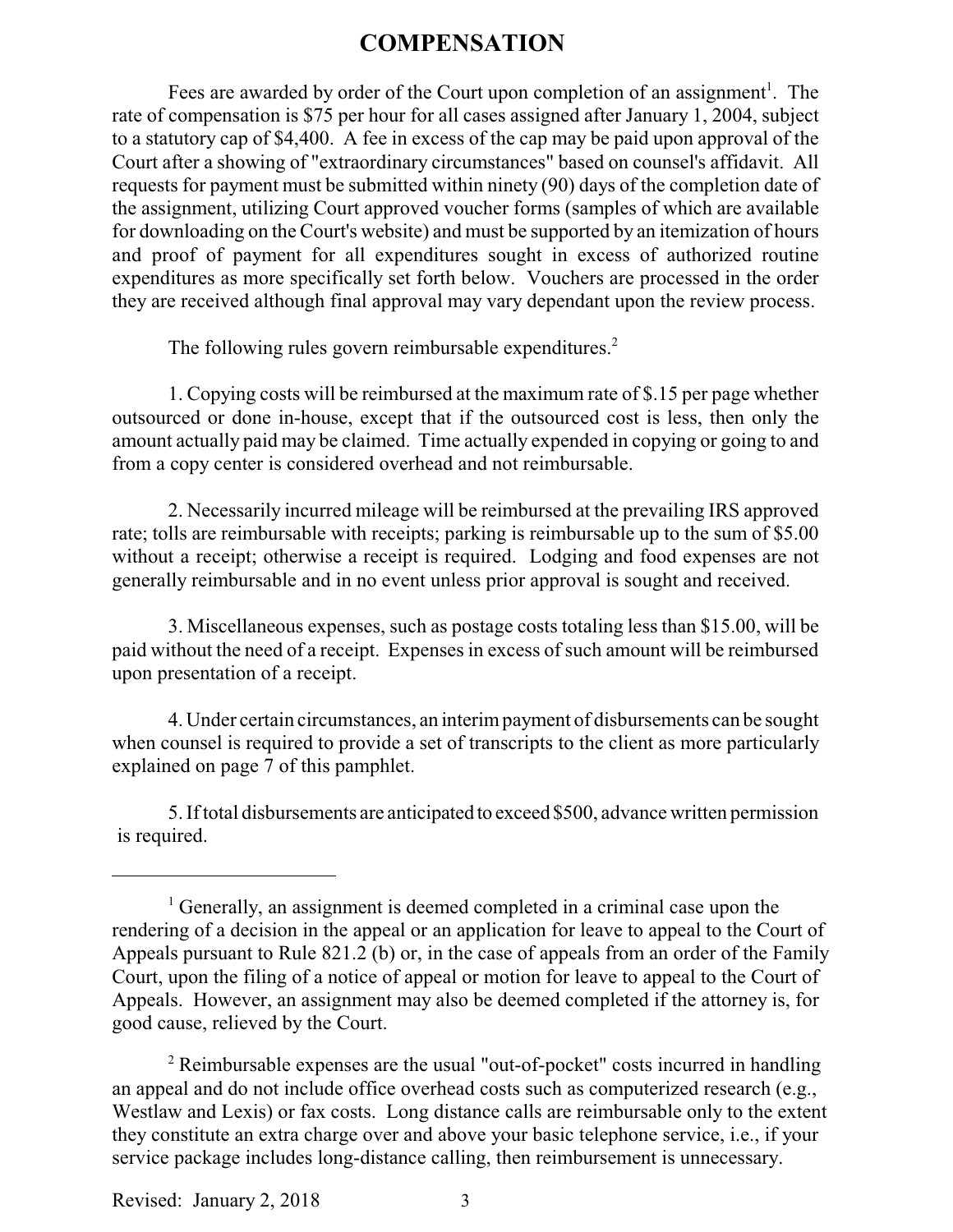### **REQUIREMENTS OF PLAN PARTICIPATION**

In order to participate in the assigned appellate counsel plan, the following requirements must be met:

1. You must be a member in good standing of the New York State Bar;

2. You must have either a residence or place of business within the Third Department; $<sup>1</sup>$ </sup>

3. You must complete the application to the assigned counsel panel which can be found at [www.nycourts.gov/ad3/AssignedCounsel](http://www.nycourts.gov/ad3/AssignedCounsel) under the "forms" tab. The completed application together with your resume and writing sample should be returned to the Assigned Appellate Counsel Program at the Court's address;

4. You are not disqualified by Court rule 822.1 (b), which precludes assignments to attorneys who may have a legal or ethical conflict of interest.

Please note that these are considered to be continuing requirements and compliance with them together with demonstrated ability to professionally and expeditiously perfect appeals in accordance with the Court's rules is expected.

Revised: January 2, 2018 4

<sup>&</sup>lt;sup>1</sup> An exception to this requirement may be granted when the person to be assigned is recommended by an 18-B Plan administrator in a county within the Third Department, or when the person to be assigned has been a participant in the Plan since the year 2000, or for other good cause shown, in the discretion of the Court.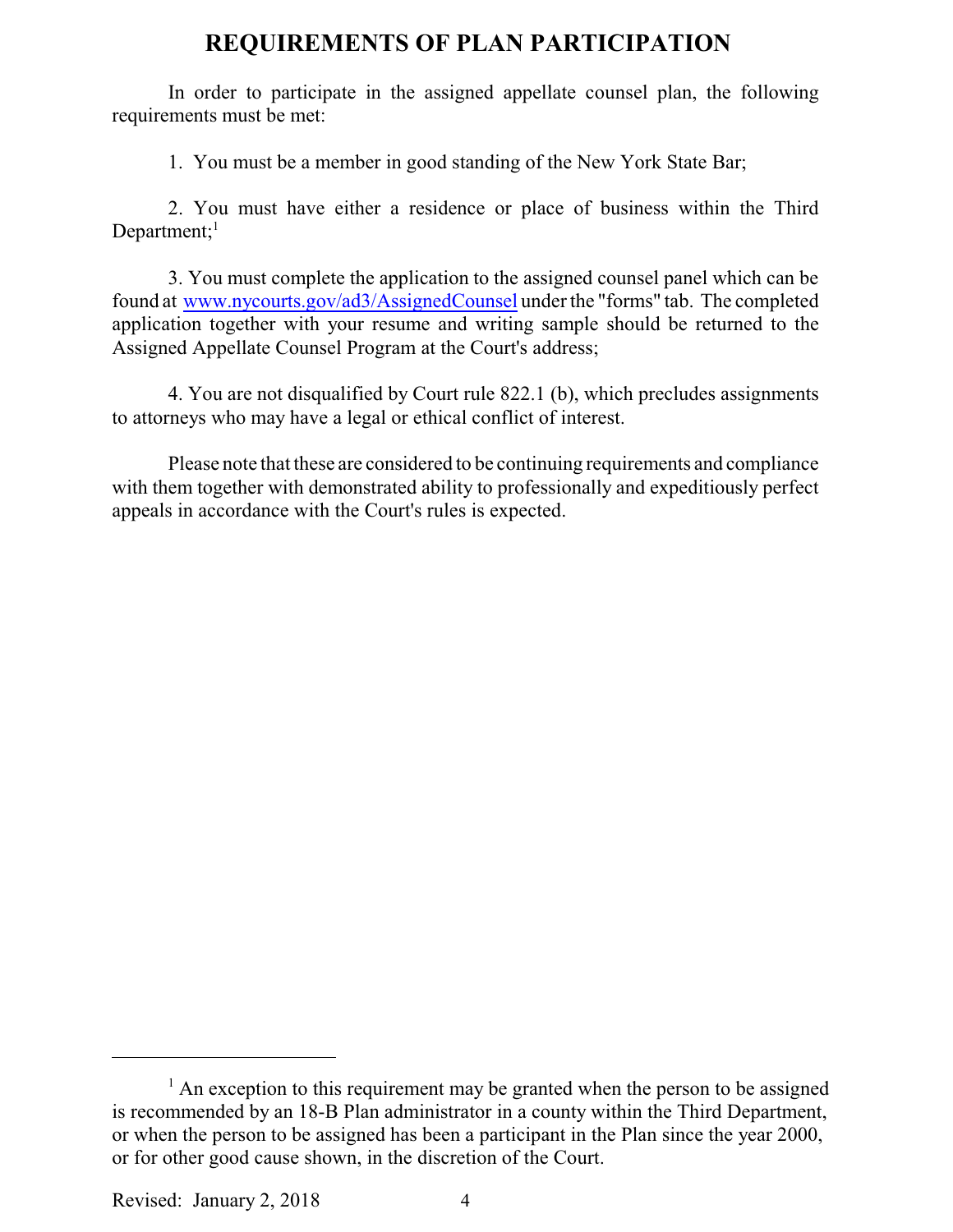### **RULES OF THE COURT REGARDING ASSIGNED CASES**

While participants in the Plan should thoroughly familiarize themselves with this Court's Rules of Practice (22 NYCRR part 800) regarding perfection of assigned appeals and the duties of assigned counsel, the following summary will provide a useful starting point.

1. Rule 800.1 (a) provides that unless otherwise directed by order to show cause, all motions are returnable on a Monday whether or not court is actually in session (except when Monday is a holiday then the next business day) and shall be upon notice prescribed by CPLR 2214. Usually that means the motion will be returnable on the Monday following at least thirteen (13) days service by mail (8 days notice, plus 5 for mailing), or eight (8) days personal service.

2. Rule 800.4 (c) relates to appeals in which poor person status has been granted and provides for the prosecution by the appendix method. Counsel should note that while this rule ostensibly makes such procedure an option, such is not the case, since Rule 800.13 (Appeals fromFamilyCourt) andRule 800.14 (Appeals in criminal cases) mandate use of the appendix method. This same rule provides that in poor person cases, only seven (7) copies of the brief and appendix need be filed, with proof of service of an additional copy on each adversary.

Finally, it is this rule that requires the Clerk of the Court from which the appeal is taken, upon presentation of an order of assignment, to provide assigned counsel with one copy of the stenographic transcript of trial or hearing minutes and one copy of any other paper or document on file in that office relevant to the appeal. (In some counties the County Clerk will perform this function in criminal cases and the Clerk of the Family Court will perform this function in Family Court cases. Accordingly, counsel should make certain the assignment order is submitted to the appropriate office.)

3. Rule 800.7 (b) sets forth the requirements regarding stipulation to the single copy of the record on appeal in a case where the appendix method is used and is normally the rule that applies in all assigned cases. Counsel's attention is particularly directed to that portion of this rule regarding a twenty (20) day certification of the record, and is advised that the record certification process may be significantly expedited by including such notice with the stipulation. It should be noted that in cases where an attorney for the child is involved, the stipulation process must include the attorney for the child.

4. Rule 800.8 delineates the form and content of the brief and appendix, as well as the page limitations. It should be noted that these limitations cannot be exceeded, except upon specific permission of the Court, which request should be made upon the filing of your brief.

5. Rule 800.12 (appeals and proceedings deemed abandoned) is not applicable to criminal appeals but is critical to the perfection of civil appeals (including the appeal of an order in a Sex Offender Registration Act case). Stated simply, it requires that a civil appeal be perfected within nine (9) months from the date of the notice of appeal and that any record or brief filed after that time will be rejected unless there is a court order allowing late filing.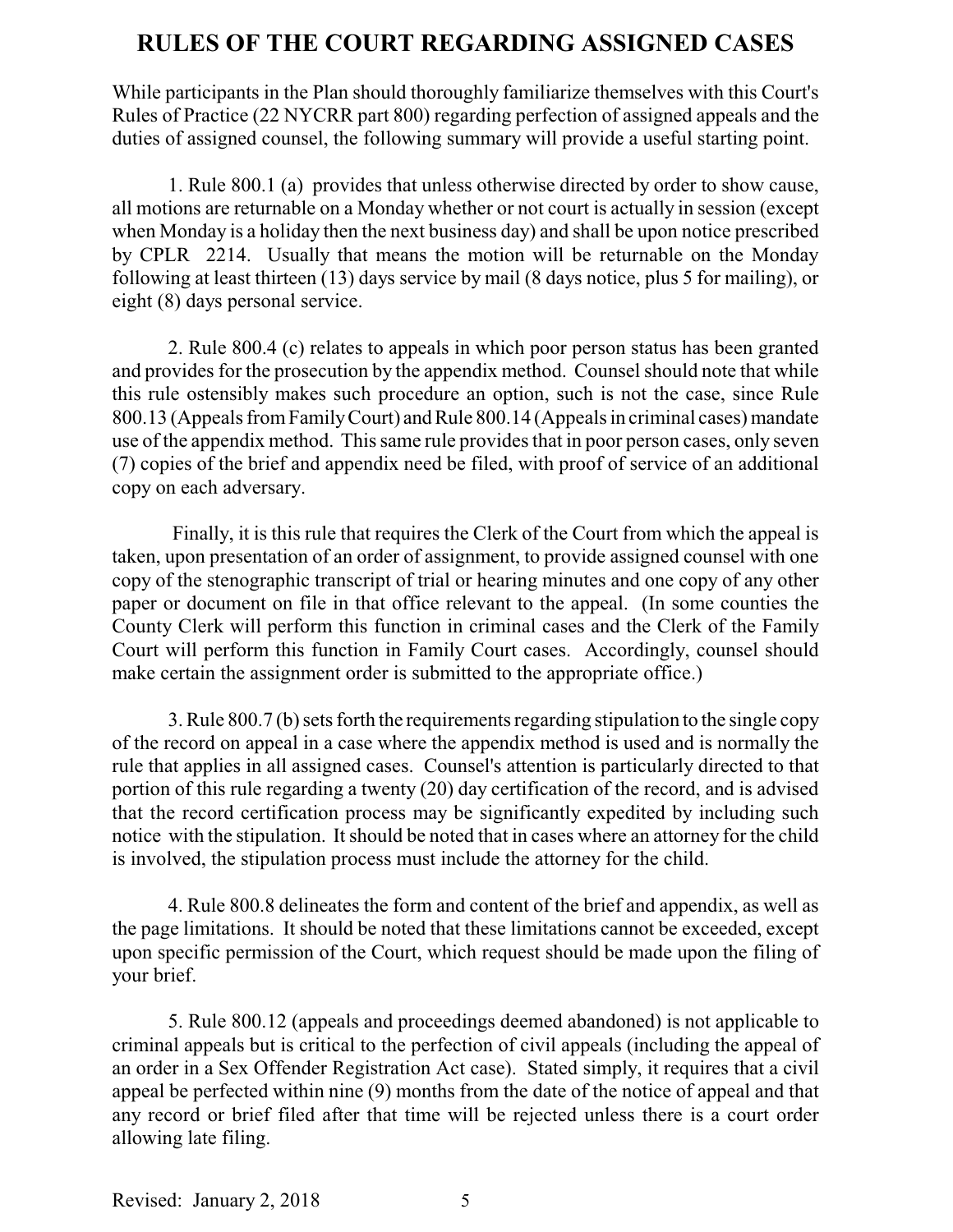6. Rule 800.14 sets forth requirements specific to criminal appeals. **Of particular importance is the requirement that immediately upon receipt of the respondent's brief, counsel must forward a copy to the client. While not currently a part of our rules, we also require that counsel file an affidavit of service with the Court showing such service.** Counsel's specific attention to subparagraph "c" (enlargement of time) is strongly suggested in light of the case monitoring by the Court.

Paragraph "g" sets forth special rules when the only question to be raised is the legality, propriety or excessiveness of the sentence imposed. Basically, this rule allows a shortened record consisting of only a statement pursuant to CPLR 5531, the notice of appeal, sentencing minutes, plea minutes, if appellant pleaded, and a copy of the indictment or other accusatory instrument (even though, once again, this is not mentioned in the rule). The record must still be stipulated to, or settled pursuant to 800.7 (b).

Please note that, pursuant to Rule 800.14 (j), criminal appeals are deemed abandoned "where the appellant shall fail to apply for permission to proceed as a poor person and/or for assignment of counsel, or shall fail to file and serve the brief or brief and appendix within twenty-four months after the date of the notice of appeal."

7. Rule 821.1 (b) provides: "It shall be the duty of counsel assigned to prosecute an appeal on behalf of an indigent defendant to accept said assignment and to prosecute the appeal until entry of an order of the appellate court terminating the appeal, and to comply with the provisions of subdivision (b) of section 821.2 hereof, after which his [or her] duties as assigned counsel shall be ended." (NOTE: This rule only applies in criminal matters.)

8. Rule 821.2 (b) requires that immediately upon entry of an order affirming the judgment or order being appealed, assigned counsel must advise the client of the right to appeal, or to seek permission to appeal, as the case may be, and in the event such person wishes to do so, to timely file the necessary notice or application for leave. (NOTE: This rule is applied to criminal and SORA matters.)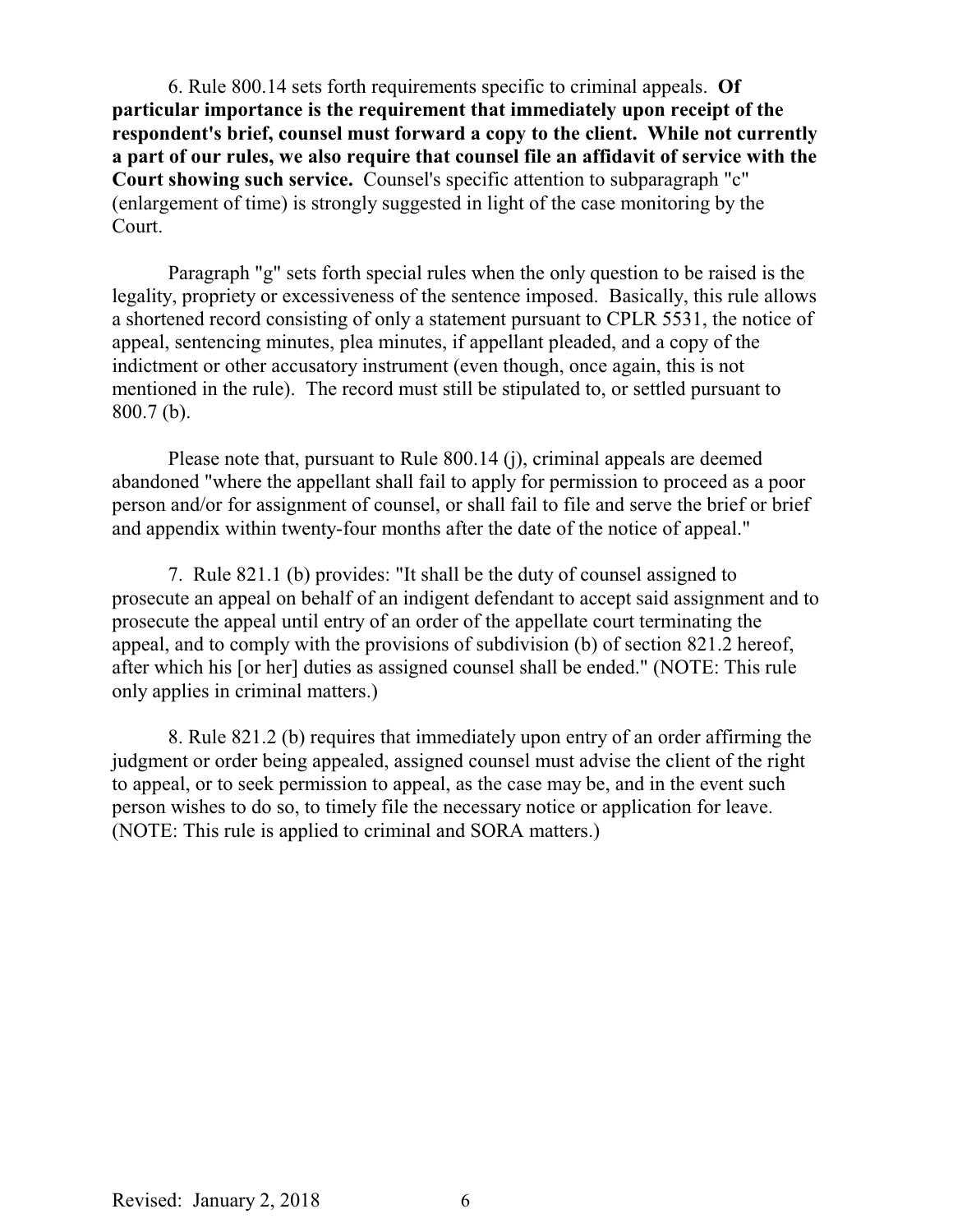# **ADDITIONAL REQUIREMENTS PERTAINING TO ASSIGNED COUNSEL**

The Court considers the prompt perfection of assigned appeals to be a matter of professional responsibility. Assigned counsel should be thoroughly familiar with the following policies:

1. Upon being assigned, counsel should immediately write the client acknowledging the representation, briefly explaining the appellate process and requesting input.

2. Counsel must provide the client with periodic status reports regarding the appeal. **Failure to communicate is the single largest cause of complaints made to the Court about assigned counsel.** 

3. Counsel must promptly take all steps necessary to obtain the transcripts of the lower court proceedings, as well as the contents of the Court Clerk's or the CountyClerk's file. Any difficulties experienced in obtaining the above within a reasonable amount of time following his or her request should be brought to the attention of this office. Counsel should note that copies of the minutes of grand jury proceedings are confidential and normally not available to appellate counsel, which is also true of the transcripts of Lincoln hearings. These minutes may, however, be reviewed by this Court in camera.

### **PLEASE TAKE SPECIAL NOTE: Pre-sentence and psychological reports, if any, while available to appellate counsel, are confidential in nature and should not be included in the record but rather noted in the record index and the index to the appendix and submitted separately in an envelope marked "CONFIDENTIAL."**

4. Counsel must timely apply by formal written motion, with proof of service on both the respondent and appellant, for extensions of time to perfect an appeal. Sample motion forms are available on our website for downloading.

5. Counsel must promptly respond to inquiries made by the client or by the Court.

6. On-site visits in criminal appeals with a client/inmate are not generally required and if one is deemed necessary by counsel, prior approval through our office must be obtained.

7. Collateral matters such as motions pursuant to CPL article 440, stays pursuant to CPL 460.50, parole or immigration matters, or Family Court appearances, are not normally part of the responsibilities of the assigned counsel and counsel will not be reimbursed for time or expenses related to these matters, unless prior approval is obtained through our office. In FamilyCourt appeals, however, counsel may be assigned to attend a pre-calendar conference pursuant to 22 NYCRR 800.24-b and will be paid in accordance with the regular assigned counsel fee schedule.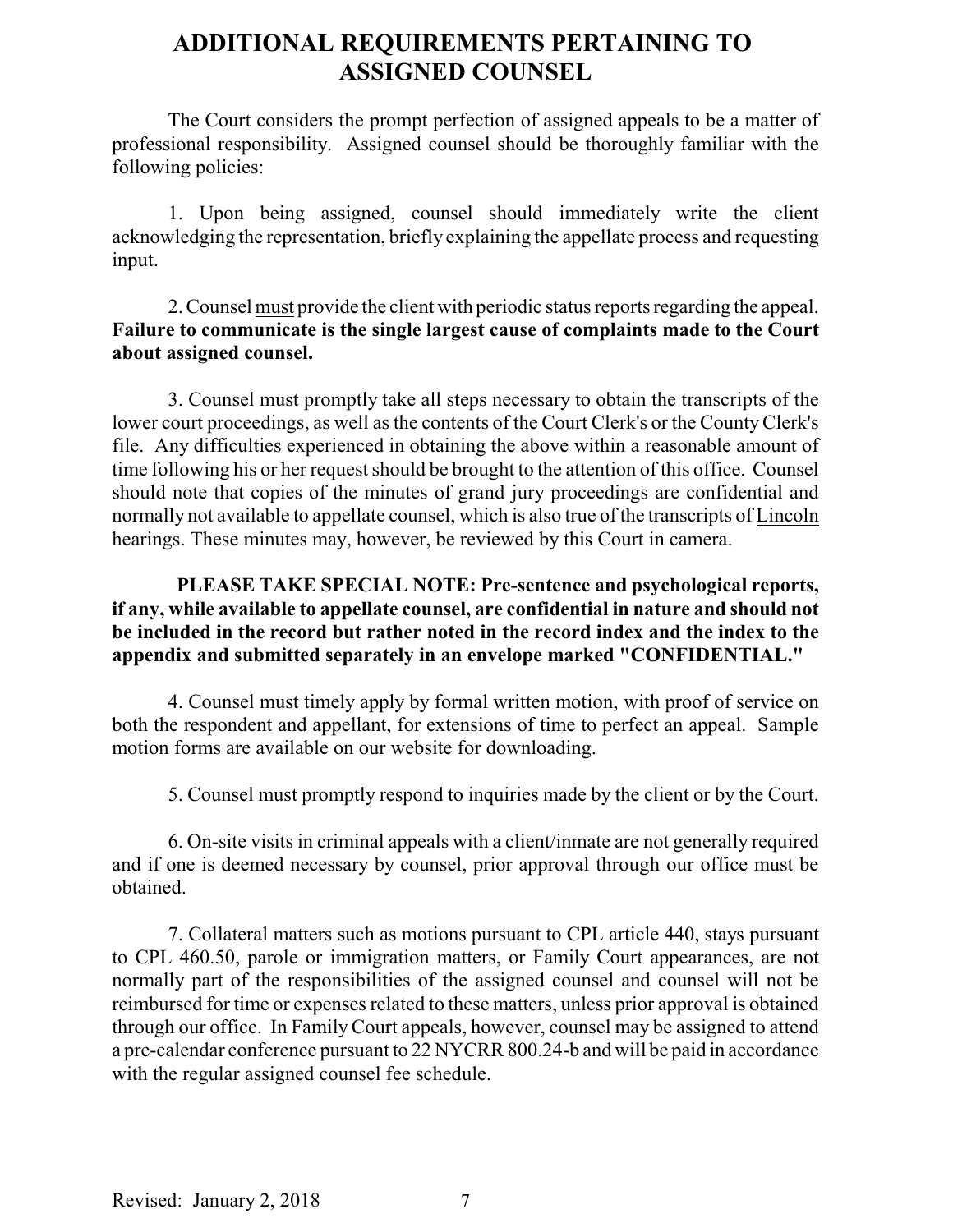8. New York law provides for two free copies of the transcripts, one for the Court and the other for assigned counsel. In the event your client wants to file a pro se supplemental brief, you may be directed by the Court to provide that client with a complete set of the transcripts of the lower court proceedings. If doing so requires you to make out-of-pocket disbursements, you may file an interim voucher seeking reimbursement of all expenses you have incurred to date. In the alternative, you may provide your own set thereby saving the expense of duplication, but be aware that your client will not be required to return those transcripts upon completion of his or her pro se brief.

9. Every reasonable effort should be made to identify and present non-frivolous issues and only if, after careful review of the record, counsel determines there exist no non-frivolous issues, should he or she elect to file an Anders brief.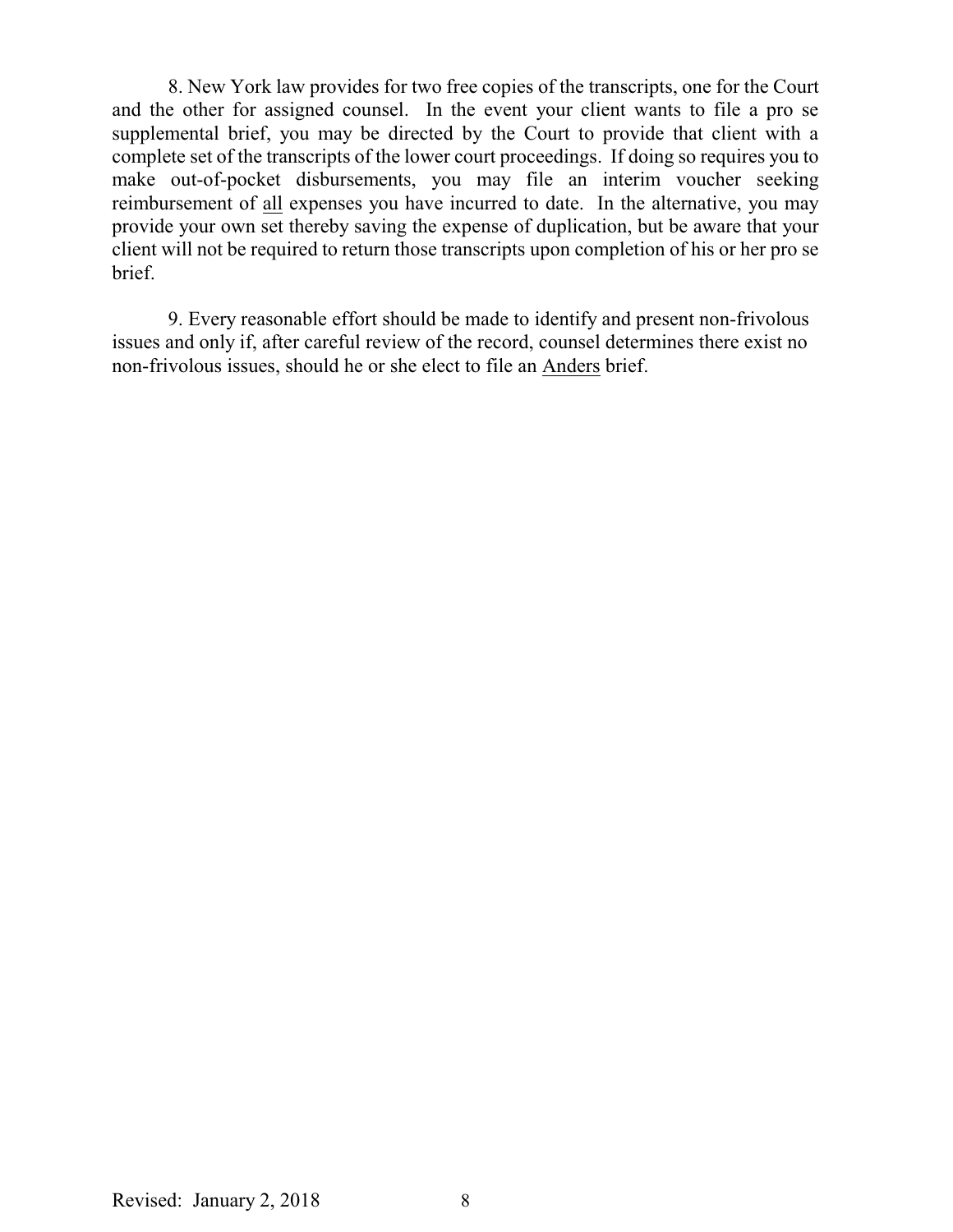## **CONTACT INFORMATION**

### **Regular Mail Address**

State of New York Supreme Court, Appellate Division Third Judicial Department P.O. Box 7288, Capitol Station Albany, New York 12224-0288

### **Express Mail/Shipping Address**

State of New York Supreme Court, Appellate Division Third Judicial Department Empire State Plaza Robert Abrams Building for Law and Justice State Street, Room 511 Albany, New York 12223

Facsimile: 518-471-4747

Web page: [www.nycourts.gov/ad3/AssignedCounsel/Index.html](http://www.nycourts.gov/ad3/AssignedCounsel/Index.html)

email: [AD3AssignedCounsel@nycourts.gov](mailto:AD3AssignedCounsel@nycourts.gov)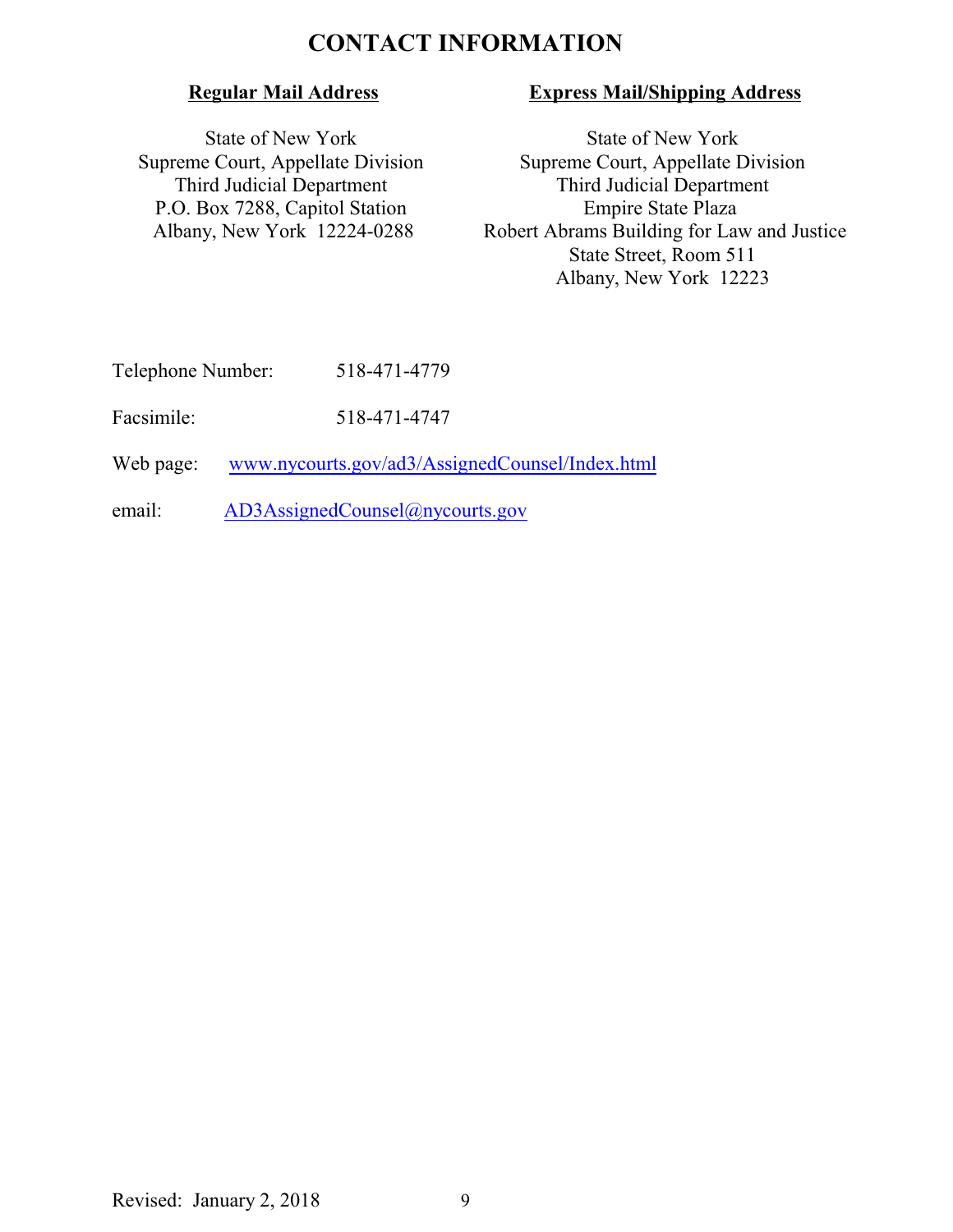# **Index To Attachments**

- A Sample Criminal Brief Outline
- B Sample Family Court (Civil) Brief Outline
- C Sample Criminal Record<br>D Sample Family Court (Ci
- D Sample Family Court (Civil) Record
- E Instructions To Appellants Regarding Pro Se Supplemental Briefs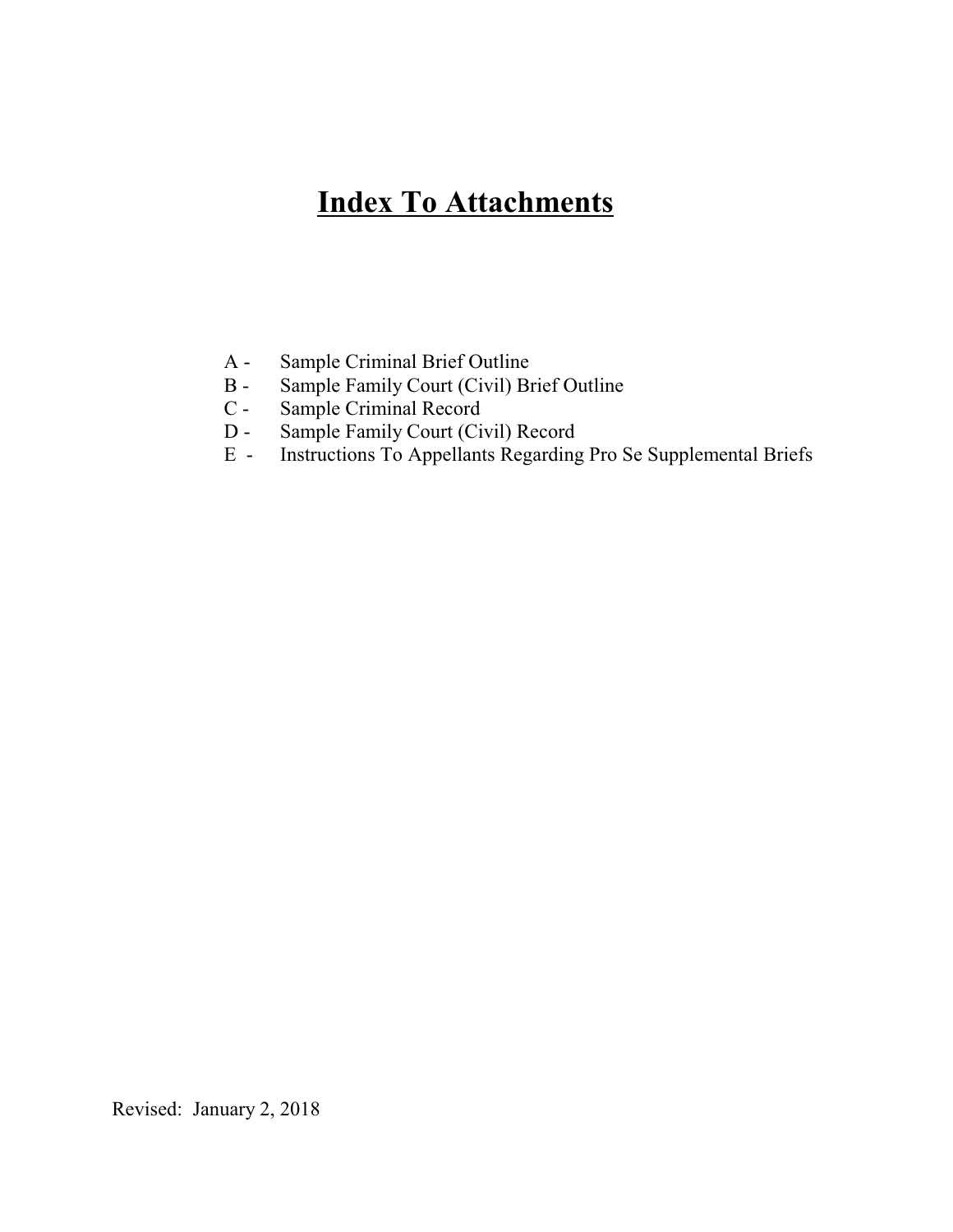# **A 107100**

# **SAMPLE CRIMINAL BRIEF OUTLINE**

 (To be submitted) **or** (To be argued by ) Time Requested:

SUPREME COURT THIRD DEPARTMENT

STATE OF NEW YORK APPELLATE DIVISION

THE PEOPLE OF THE STATE OF NEW YORK, Respondent,

v AD Case #xxxxx

l

l

JOHN DOE,

Appellant.

### **APPELLANT'S BRIEF AND APPENDIX**

**ASSIGNED COUNSEL, ESQ.**

Attorney for Appellant John Doe 700 Someplace Avenue, Somewhere-in-the-3rd, New York 11111  $(xxx)xxx-xxxx$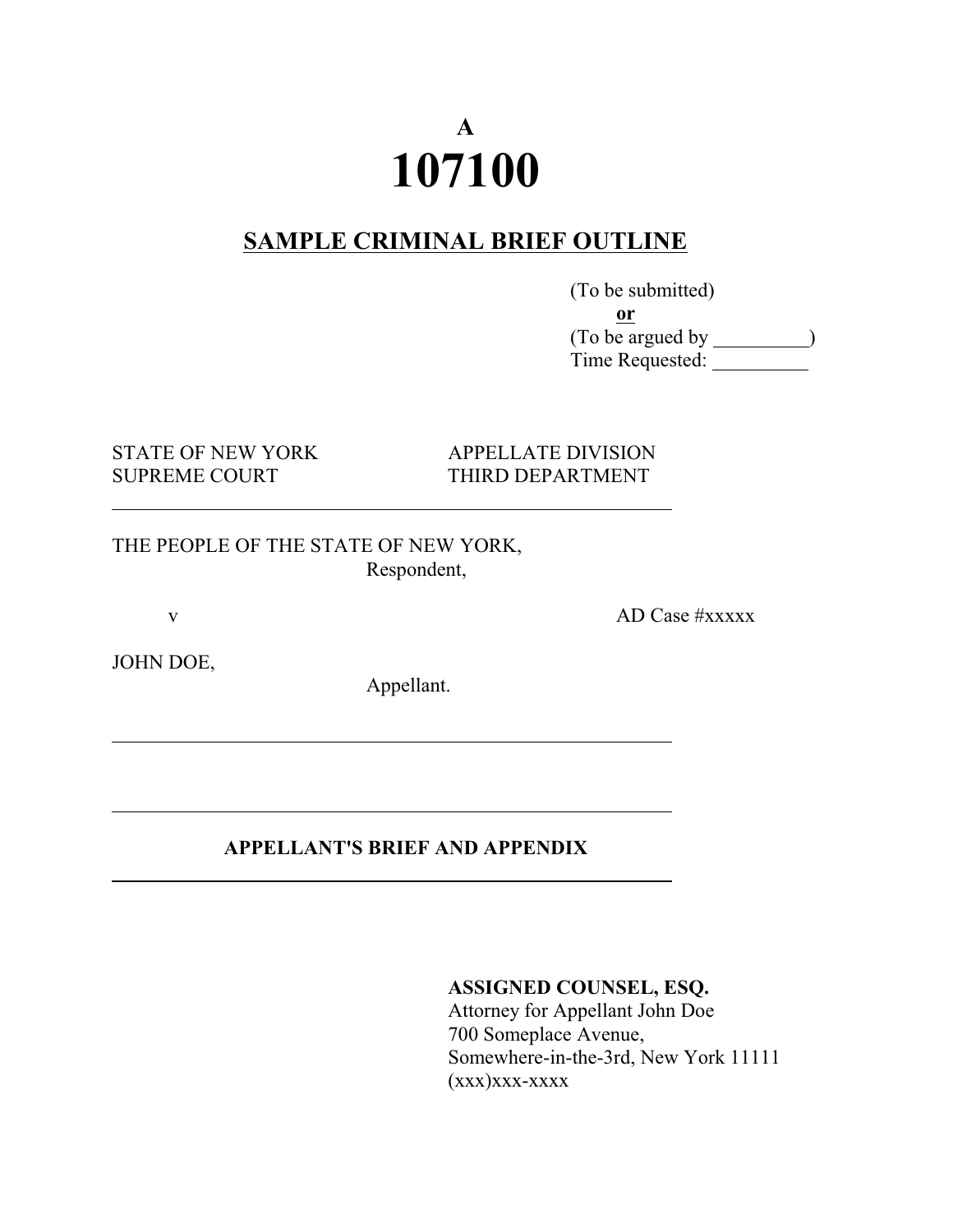# **TABLE OF CONTENTS TO APPELLANT'S BRIEF**

## Page

| Argument:                                                                                                                            |
|--------------------------------------------------------------------------------------------------------------------------------------|
| (Here the heading for Point I should be set forth, e.g.)<br>THE TRIAL COURT ERRED IN REFUSING TO<br>TO GIVE A MISSING WITNESS CHARGE |
| (Heading)                                                                                                                            |
| (Heading)                                                                                                                            |
|                                                                                                                                      |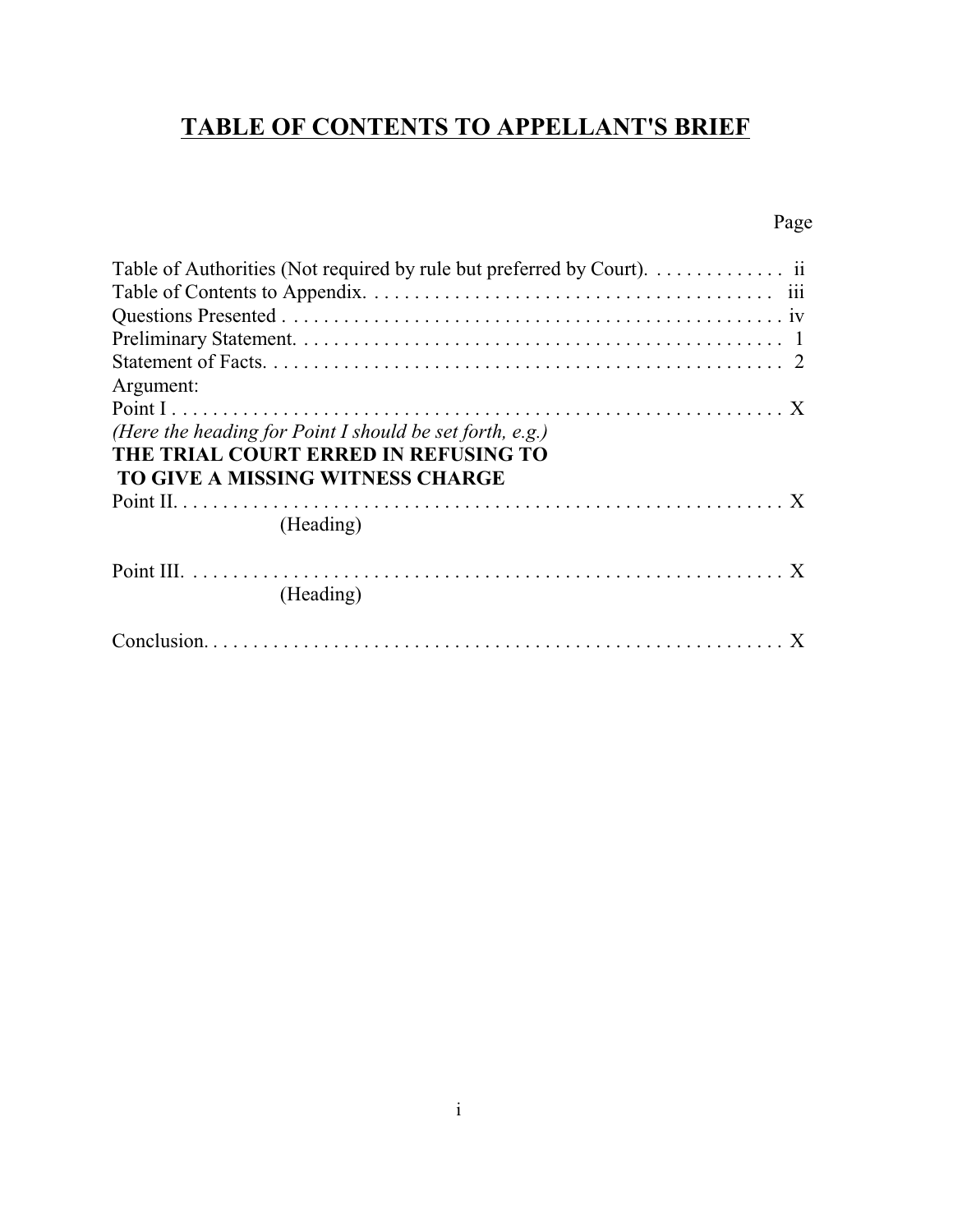# **TABLE OF AUTHORITIES**

(*Here, even though not required by rule, all cases and statutes referenced in the brief should be listed along with the page where they appear, e.g.)*

### **Cases**

| People v Plaisted, 1 AD3d 805 (year). $\dots \dots \dots \dots \dots \dots \dots \dots \dots \dots \dots \dots$ 6, 10 |  |  |  |  |  |  |  |  |  |
|-----------------------------------------------------------------------------------------------------------------------|--|--|--|--|--|--|--|--|--|

## **Statutes**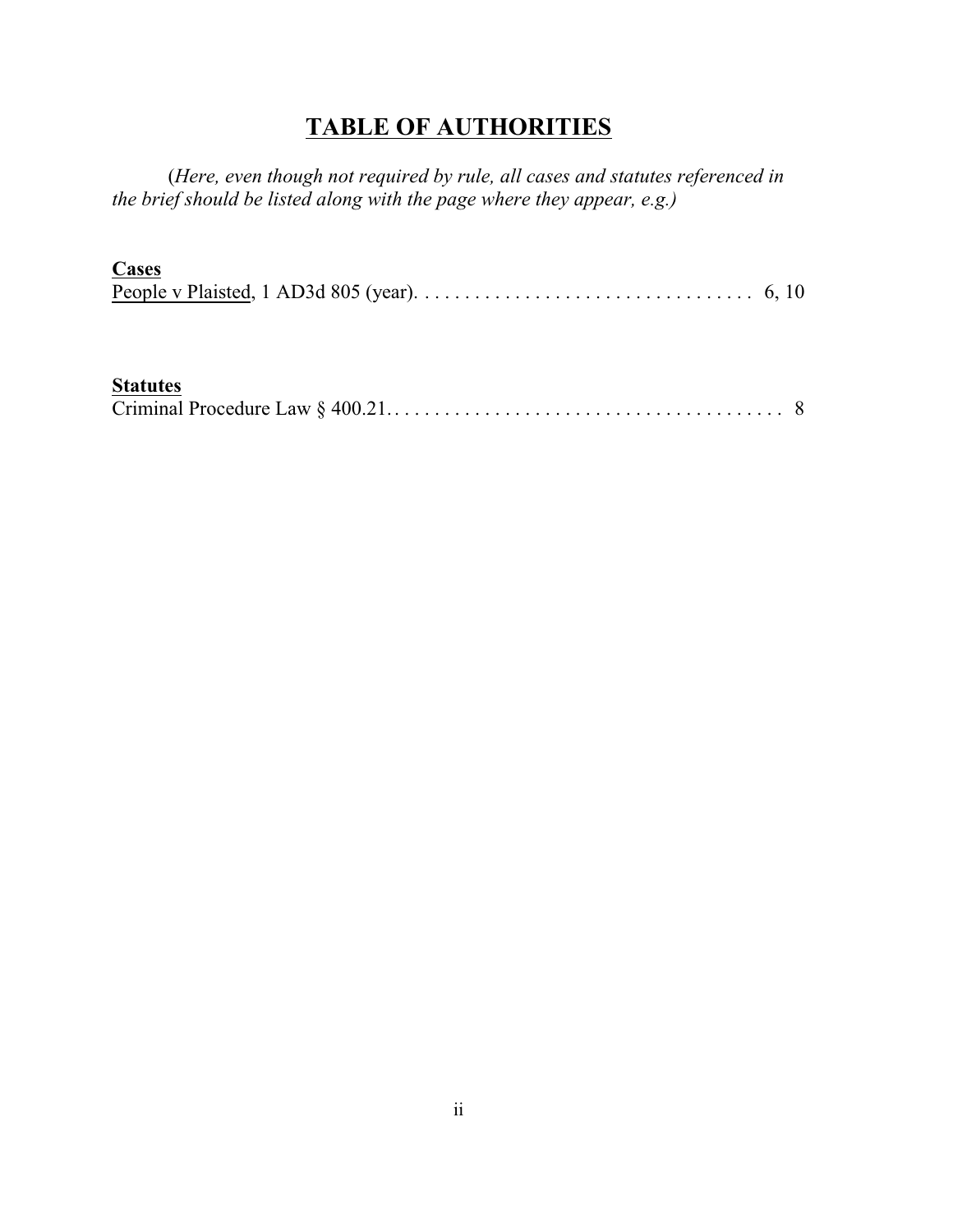# **TABLE OF CONTENTS TO APPENDIX**<sup>1</sup>

*The required contents of the appendix are set forth in this Court's Rule 800.8(b) and 800.13(Family Court) and 800.14(Criminal appeals). Below is an example of the table of contents of an appendix in a criminal appeal.*

| Page                                                                   |  |
|------------------------------------------------------------------------|--|
|                                                                        |  |
|                                                                        |  |
|                                                                        |  |
|                                                                        |  |
| Stipulation In Lieu of Motions (or Notice of Motion and Motion). 8     |  |
|                                                                        |  |
|                                                                        |  |
|                                                                        |  |
| <b>Excerpts From Transcripts</b> (Numbers preceded by "A" refer to the |  |
| page of the Appendix. All stenographic minutes have been omitted       |  |
| from the Record pursuant to Rule $800.14.$ <sup>2</sup>                |  |
| Suppression Hearing of March 22, 2005                                  |  |
|                                                                        |  |
|                                                                        |  |
|                                                                        |  |
|                                                                        |  |
| $Etc$ .                                                                |  |
| <b>Trial Exhibits:</b>                                                 |  |
|                                                                        |  |
|                                                                        |  |
| Etc.                                                                   |  |

1 *In preparing the Appendix, counsel should make certain that it only be comprised of materials that are properly part of the Record. The materials selected for inclusion in the Appendix (other than the required items) should be those portions of the Record that counsel intends to cite in the brief.* **Please be certain to always include a complete set of the sentencing minutes even though you may intend to cite only a portion thereof. Also, the presentence report should not be included as part of your Appendix but rather, should be treated as described on page "7" of this handbook.**

<sup>2</sup>*Rule 800.14 makes it unnecessary for assigned counsel to reproduce a full set of transcripts when the original assignment order directs the County or Court Clerk to file a complete set with the Court (which is usually the case where counsel is assigned). Stated otherwise, the Record will list (but not include reproduced copies) of the transcripts and the Appendix will only include reproduced copies of the pages deemed pertinent by counsel to the arguments being presented.*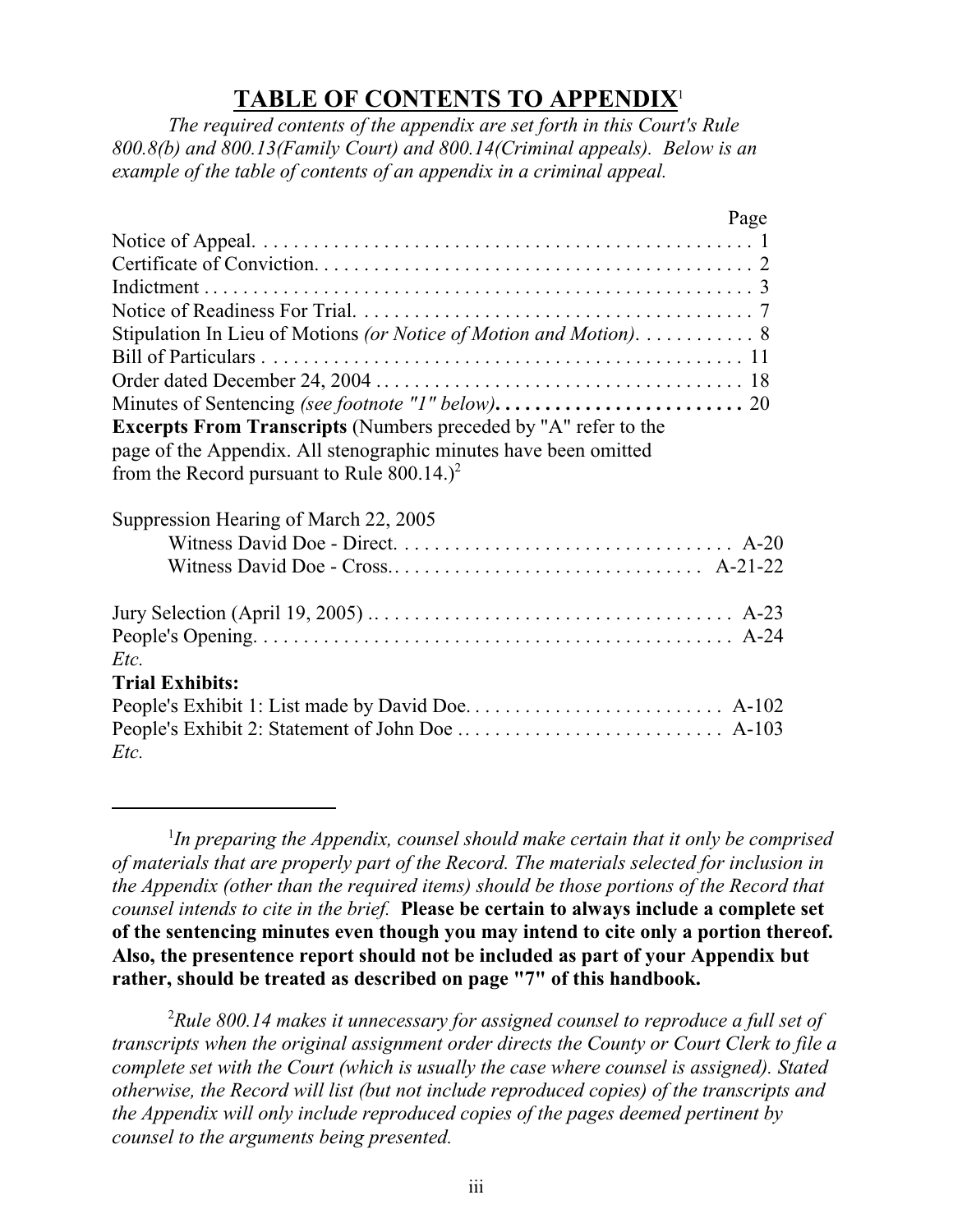# **QUESTIONS PRESENTED**

- 1. Did the trial court err in refusing to give a missing witness charge? It is submitted such refusal constituted reversible error.
- 2. (Argument 2 in the form of a question.)
- 3. (Argument 3 in the form of a question.)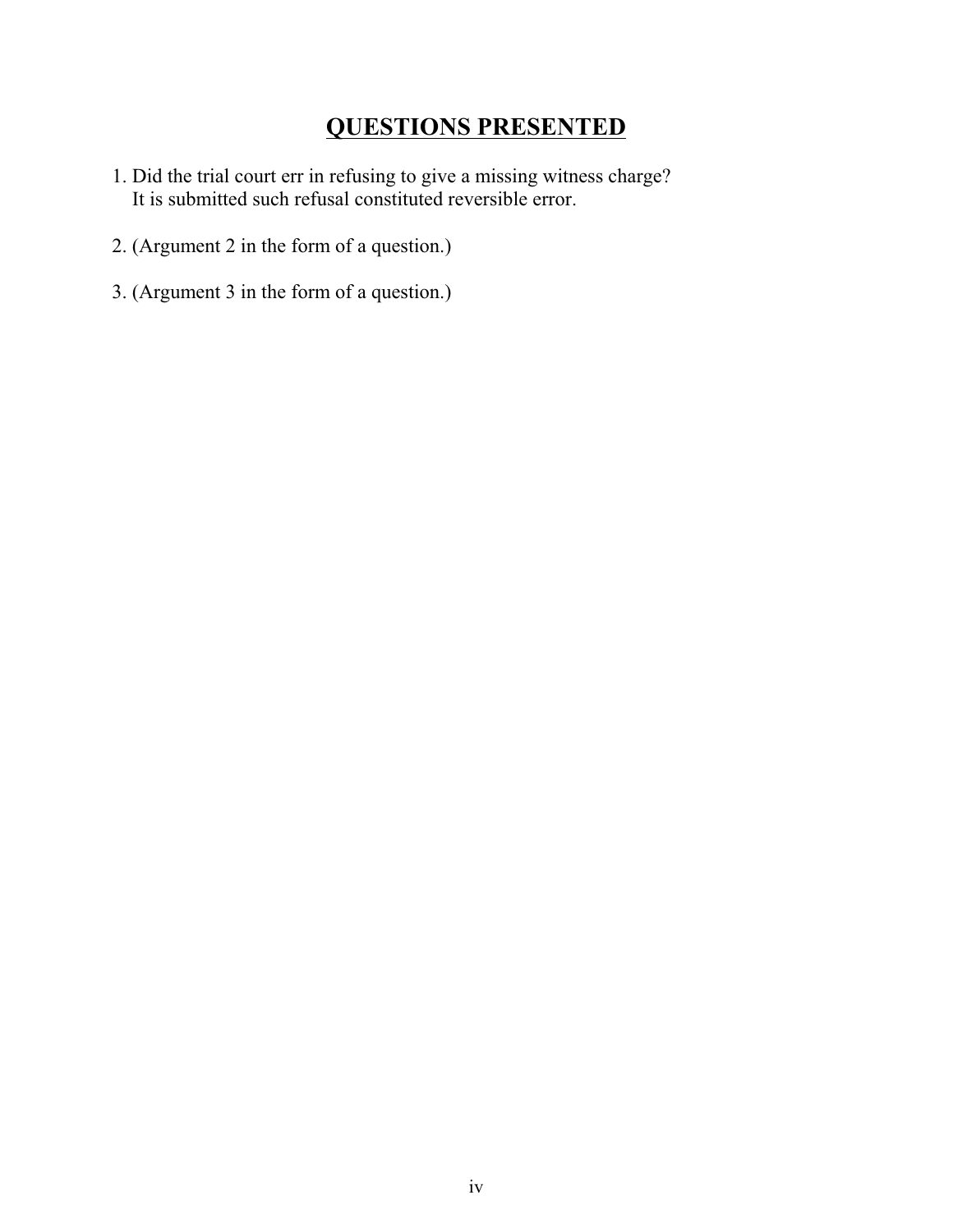# **B 501100**

# **SAMPLE FAMILY COURT (CIVIL) BRIEF OUTLINE**

(To be submitted) **or** (To be argued by ) Time Requested:

STATE OF NEW YORK APPELLATE DIVISION

# SUPREME COURT THIRD DEPARTMENT

In the Matter of **JULIE V.** and Others Alleged to be Permanently Neglected Children.

**ANYWHERE COUNTY DEPARTMENT OF SOCIAL SERVICES**,

Respondent; AD Case #xxxxx

**JANE V.**

l

l

Appellant.

### **APPELLANT'S BRIEF AND APPENDIX**

### **ASSIGNED COUNSEL, ESQ.**

Attorney for Appellant Jane Doe 700 Someplace Avenue, Somewhere-in-the-3rd, New York 11111  $(xxx)xxx-xxxxx$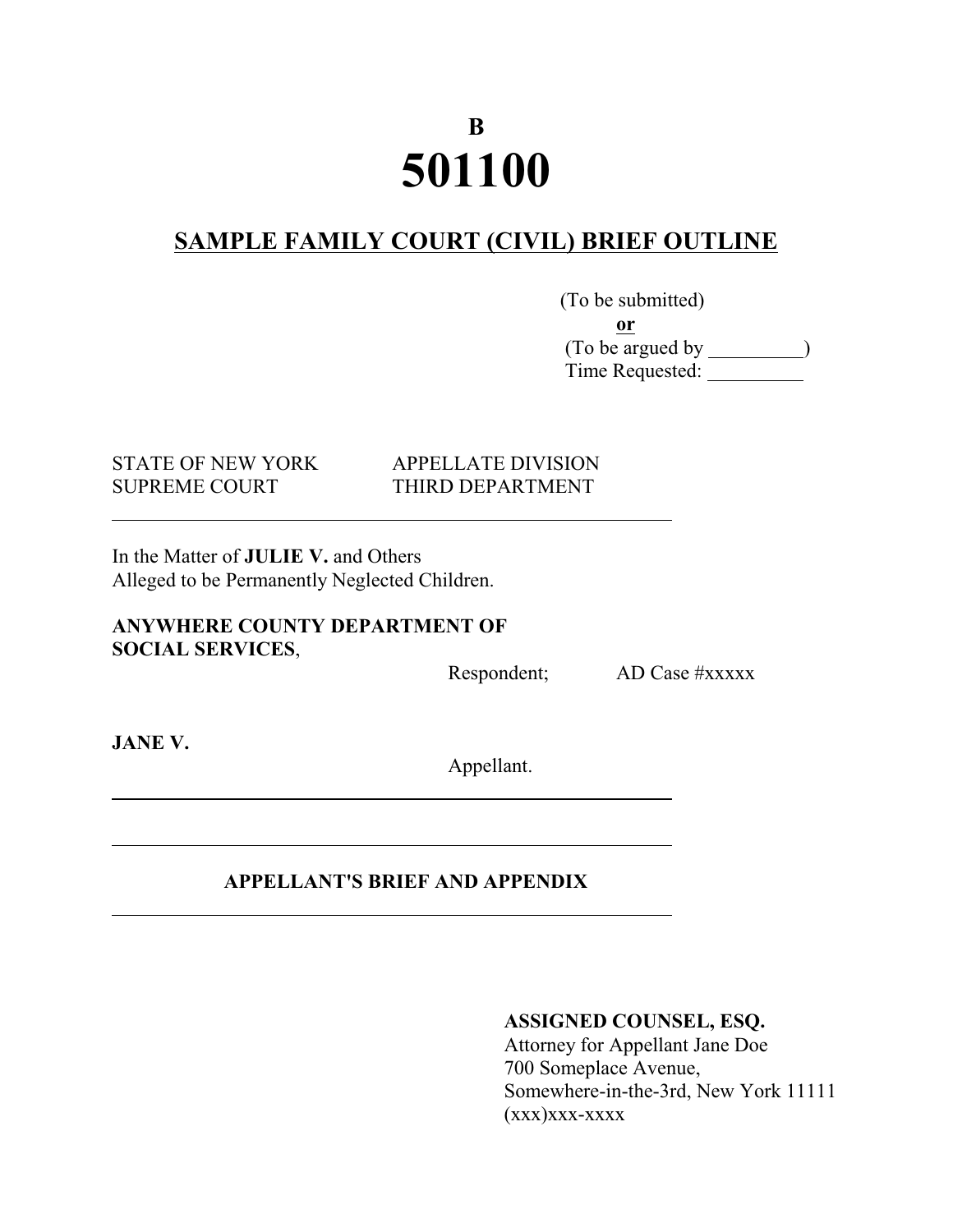# **TABLE OF CONTENTS TO APPELLANT'S BRIEF**

# Page

| Table of Authorities (Not required by rule but preferred by Court)  ii |  |
|------------------------------------------------------------------------|--|
|                                                                        |  |
| Argument:                                                              |  |
|                                                                        |  |
| (Here the heading for Point I should be set forth, e.g.)               |  |
|                                                                        |  |
| THE COURT ERRED IN FINDING THAT RESPONDENT HAD                         |  |
| PERMANENTLY NEGLECTED THE CHILDREN                                     |  |
|                                                                        |  |
| (Heading)                                                              |  |
|                                                                        |  |
| (Heading)                                                              |  |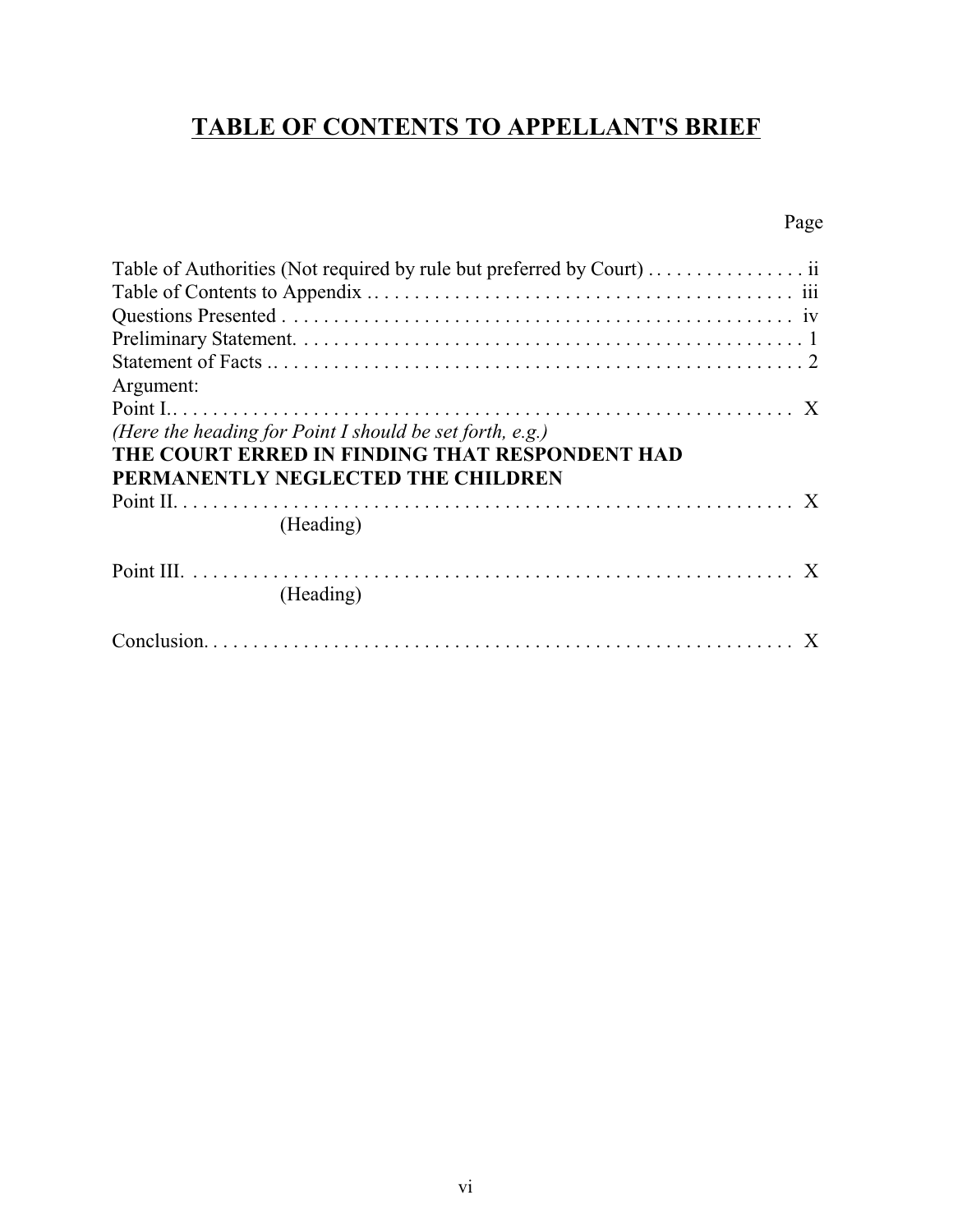# **TABLE OF AUTHORITIES**

**(***Even though not required by rule, all cases and statutes referenced in the brief should be listed in alphabetical order and the page where they appear, designated, e.g.)*

| Cases |  |
|-------|--|
|       |  |

### **Statutes**

|--|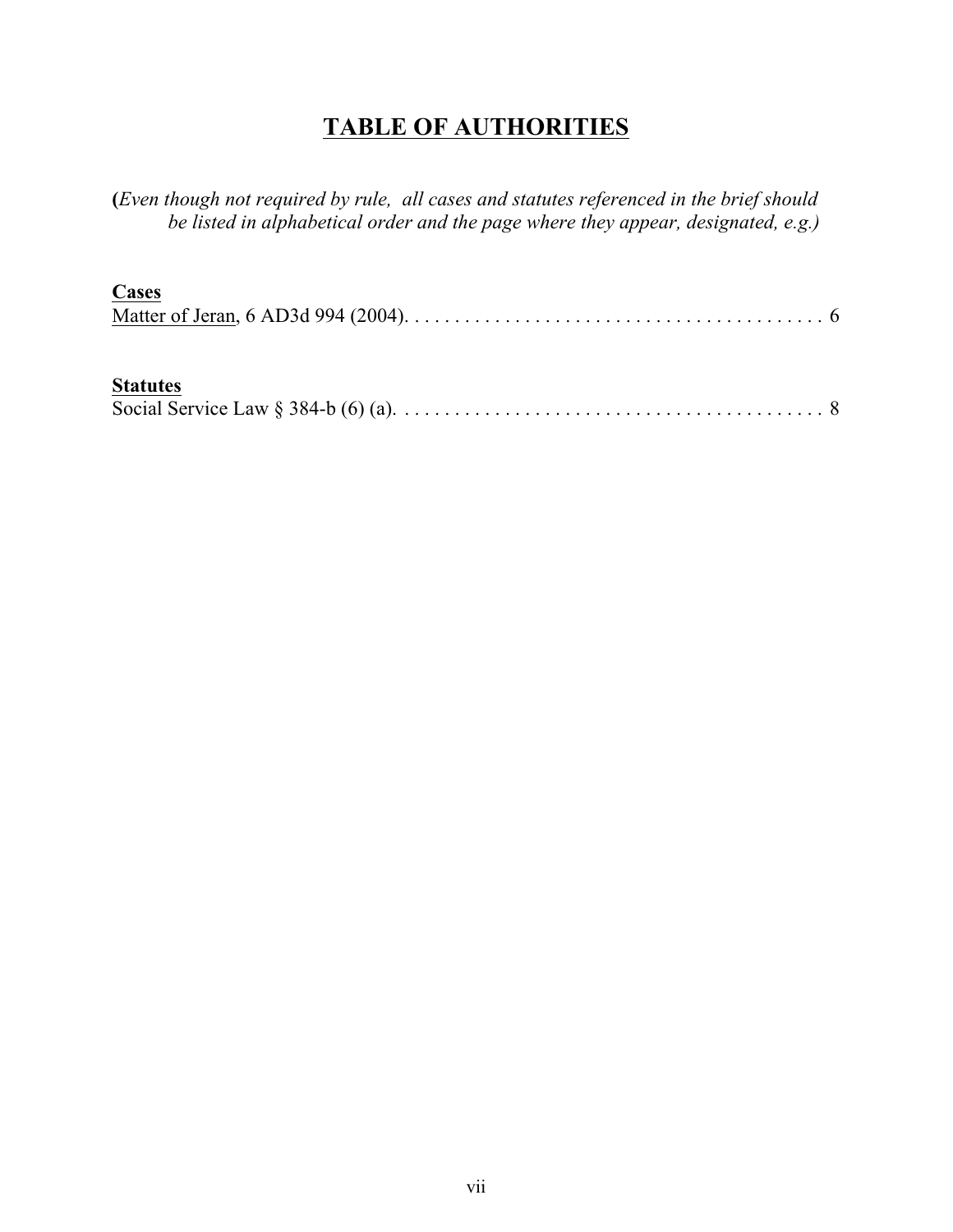## **TABLE OF CONTENTS TO APPENDIX**<sup>3</sup>

 *The required contents of the appendix are set forth in this Court's Rules of Practice rules 800.8 (b) and 800.13 (Family Court) and 800.14 (criminal appeals). Below is an example of the table of contents of an Appendix in a Family Court appeal.*

|                                                                                                                                                                       | Page |
|-----------------------------------------------------------------------------------------------------------------------------------------------------------------------|------|
|                                                                                                                                                                       |      |
|                                                                                                                                                                       |      |
|                                                                                                                                                                       |      |
|                                                                                                                                                                       |      |
|                                                                                                                                                                       |      |
| <b>Excerpts From Transcripts</b>                                                                                                                                      |      |
| (Numbers preceded by "A" refer to the page of the Appendix. All steno-<br>graphic minutes have been omitted from the Record pursuant to Rule $800.13$ .) <sup>4</sup> |      |
|                                                                                                                                                                       |      |
|                                                                                                                                                                       |      |
|                                                                                                                                                                       |      |
|                                                                                                                                                                       |      |
|                                                                                                                                                                       |      |
| Etc.                                                                                                                                                                  |      |

#### **Hearing Exhibits:**

| Respondent's Exhibit A: List made by David Doe. $\dots \dots \dots$ (R4)-16; A-102 |  |
|------------------------------------------------------------------------------------|--|
| Respondent's Exhibit B: Photographs of injury to child. $\dots$ (R4)-17; A-103     |  |
| Etc.                                                                               |  |

<sup>4</sup>*Rule 800.13 makes it unnecessary for assigned counsel to reproduce a full set of transcripts when the original assignment order directs the Family Court Clerk to file a complete set with the court (which is usually the case where counsel is assigned). Stated otherwise, the Record will list (but not include reproduced copies) of the transcripts, and the Appendix will only include reproduced copies of the pages deemed pertinent by counsel to the arguments being presented.* 

<sup>3</sup> *In preparing the appendix, counsel should make certain that it only be comprised of materials that are properly part of the Record. The materials selected for inclusion in the appendix (other than the required items) should be those portions of the Record that counsel intends to cite in the brief.*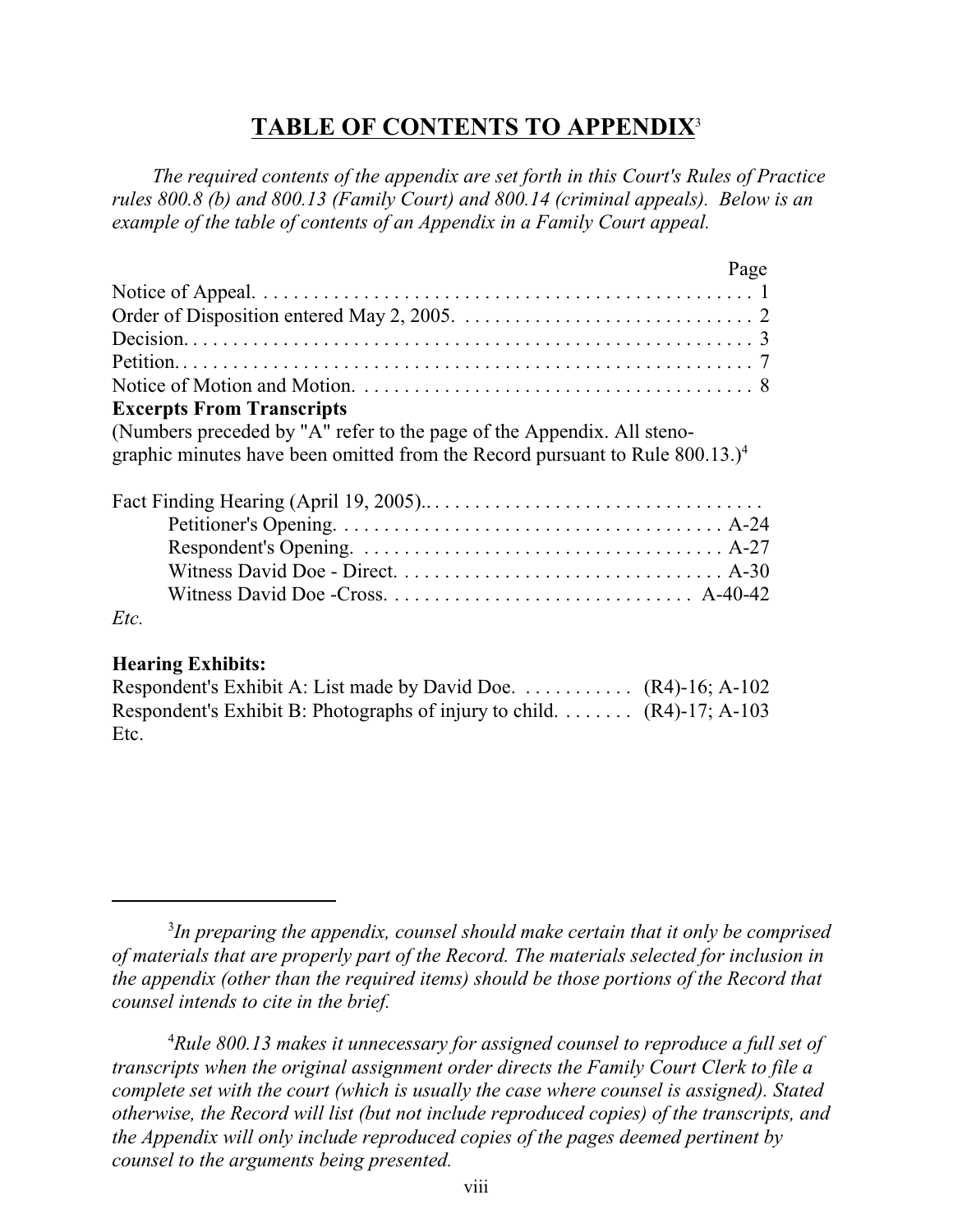# **QUESTIONS PRESENTED**

- 1. Did the trial court err in finding that Respondent had permanently neglected the children? It is respectfully submitted such constituted error.
- 2. (Argument 2 in the form of a question.)
- 3. (Argument 3 in the form of a question.)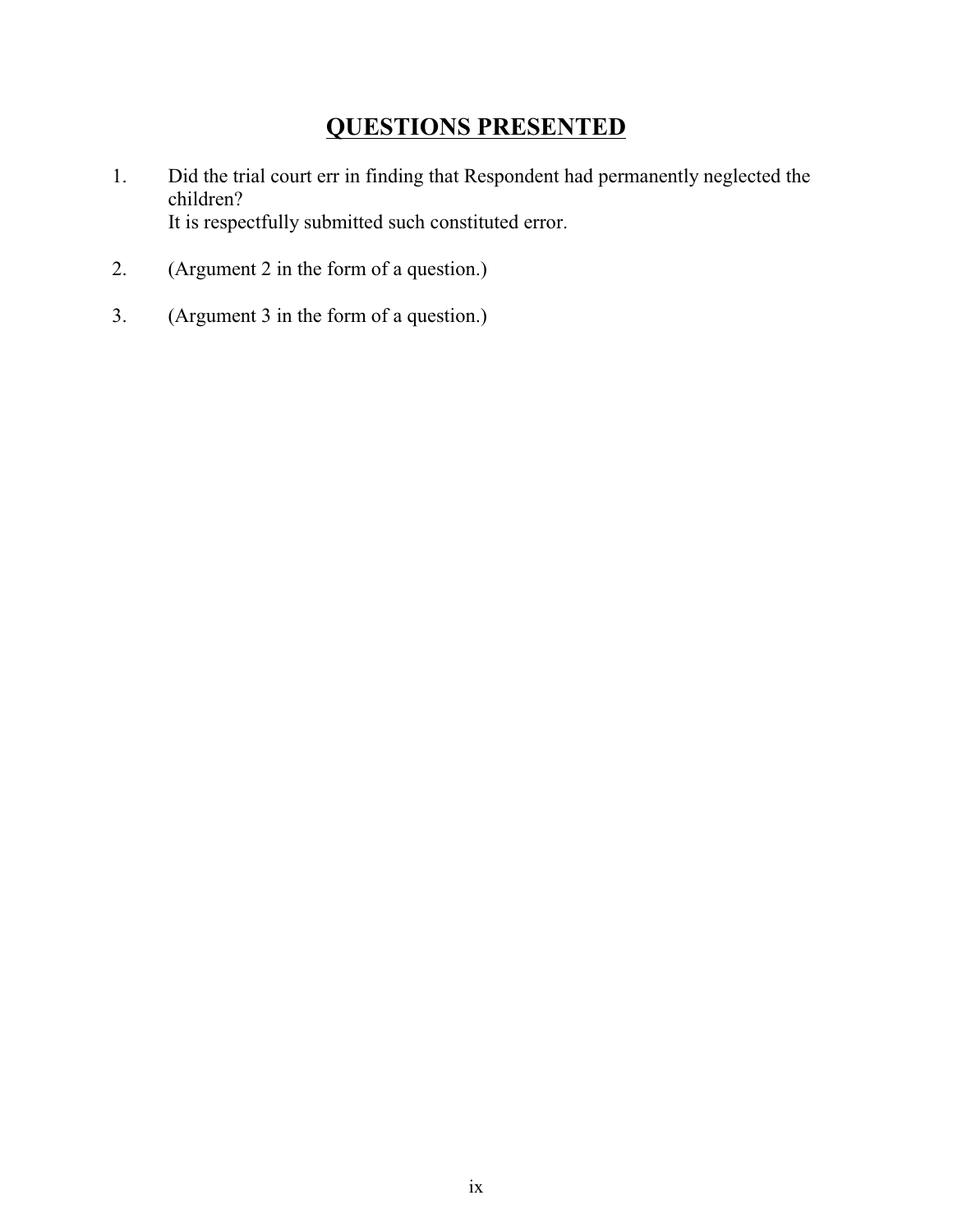# **C 107100**

# **SAMPLE CRIMINAL RECORD**

STATE OF NEW YORK APPELLATE DIVISION

SUPREME COURT THIRD DEPARTMENT

THE PEOPLE OF THE STATE OF NEW YORK, Respondent,

v AD Case #xxxxx

JOHN DOE,

l

l

l

Appellant.

**RECORD ON APPEAL (Volume I)**

#### **ASSIGNED COUNSEL, ESQ.**

Attorney for Appellant John Doe 700 Someplace Avenue, Somewhere-in-the-3rd, New York 11111  $(xxx)xxx-xxxx$ 

### **DISTRICT ATTORNEY, ESQ.**

Anywhere County District Attorney Anywhere County Courthouse Somewhere-in-the-3rd, New York 11111 (xxx)xxx-xxxx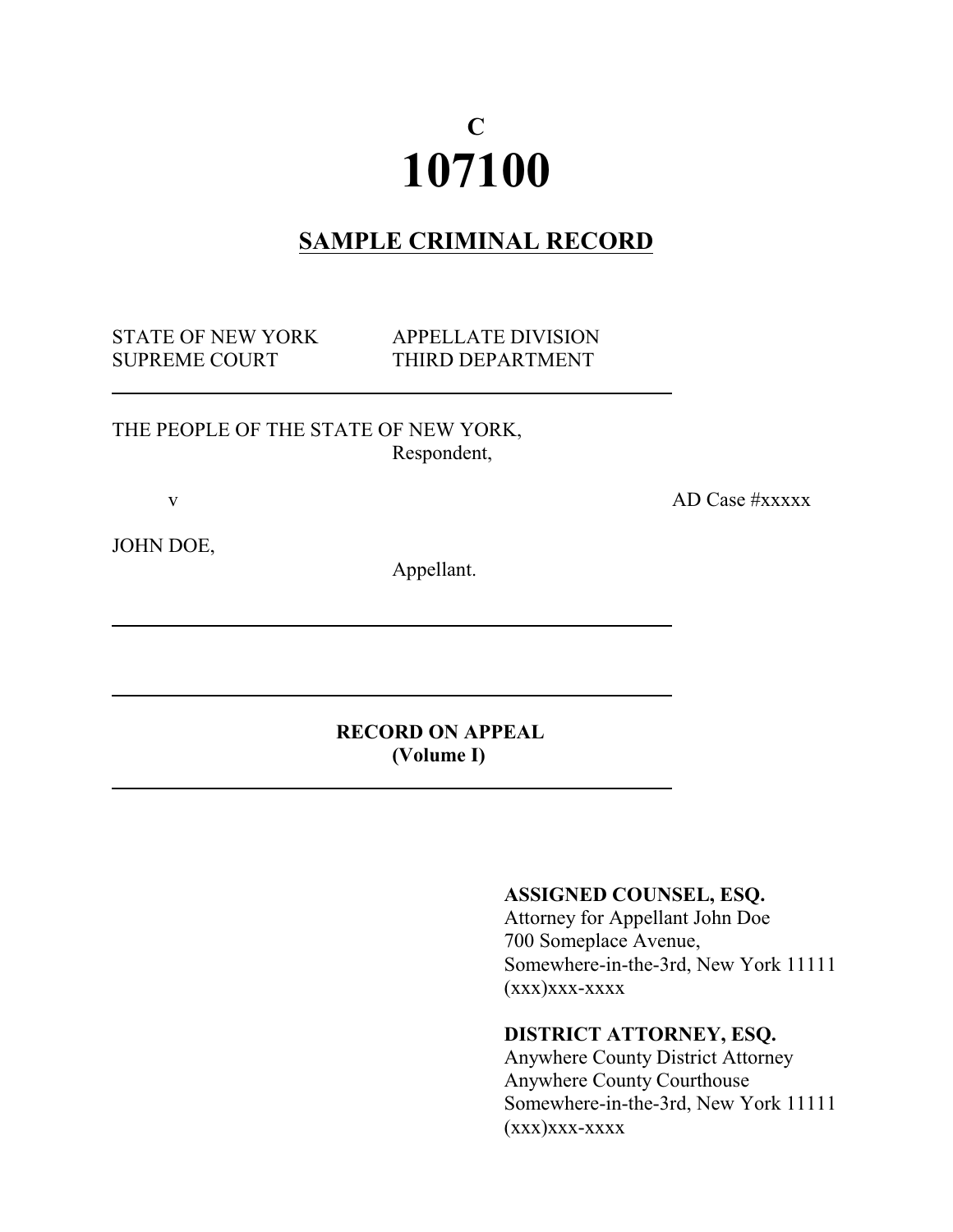# **SAMPLE TABLE OF CONTENTS TO RECORD (CRIMINAL)**

| <b>TABLE OF CONTENTS - Vol. 1 of X</b><br>$Page(*)$                                                                          |  |
|------------------------------------------------------------------------------------------------------------------------------|--|
|                                                                                                                              |  |
|                                                                                                                              |  |
|                                                                                                                              |  |
|                                                                                                                              |  |
|                                                                                                                              |  |
| Defendant's Omnibus Motion (or Stipulation in Lieu of Motions). 9                                                            |  |
|                                                                                                                              |  |
|                                                                                                                              |  |
|                                                                                                                              |  |
|                                                                                                                              |  |
| Pre-sentence Investigation (Confidential and filed separately with full record)                                              |  |
| TABLE OF CONTENTS - Vol. II of VII <sup>1</sup>                                                                              |  |
| Arraignment Conducted January 11, $20$ (omitted pursuant to Rule 800.14) <sup>2</sup> . . 1-4                                |  |
| <b>TABLE OF CONTENTS - Vol. III of VII</b>                                                                                   |  |
| Proceedings of April 19, 20 (omitted pursuant to Rule 800.14). 1-12                                                          |  |
| <b>TABLE OF CONTENTS - Vol. IV of VII</b>                                                                                    |  |
| Sandoval hearing conducted April 23,20 (omitted pursuant to Rule 800.14). 1-34                                               |  |
| <b>TABLE OF CONTENTS - Vol. V of VII</b>                                                                                     |  |
| Jury selection and Trial on July 20, 20 (omitted pursuant to Rule 800.14) 1-357                                              |  |
| <b>TABLE OF CONTENTS - Vol. VI of VII</b>                                                                                    |  |
| Conclusion of trial on July 25, 20 (omitted pursuant to Rule $800.14$ ) 1-162                                                |  |
| <b>TABLE OF CONTENTS - Vol. VII of VII</b><br>Sentencing conducted on August 1, 20 (omitted pursuant to Rule 800.14). . 1-16 |  |
| <b>EXHIBITS</b><br>(Note: Exhibits not included in printed record will be handed up separately)                              |  |
|                                                                                                                              |  |

### **PEOPLE'S EXHIBITS**

Marked Admitted

**DEFENDANT'S EXHIBITS**

Marked Admitted

<sup>&</sup>lt;sup>1</sup> NOTE: Each transcript prepared by the stenographer contains an index to that volume and that index should always be included in the front of each such volume.

<sup>2</sup> Please see footnote 2 on page iii above.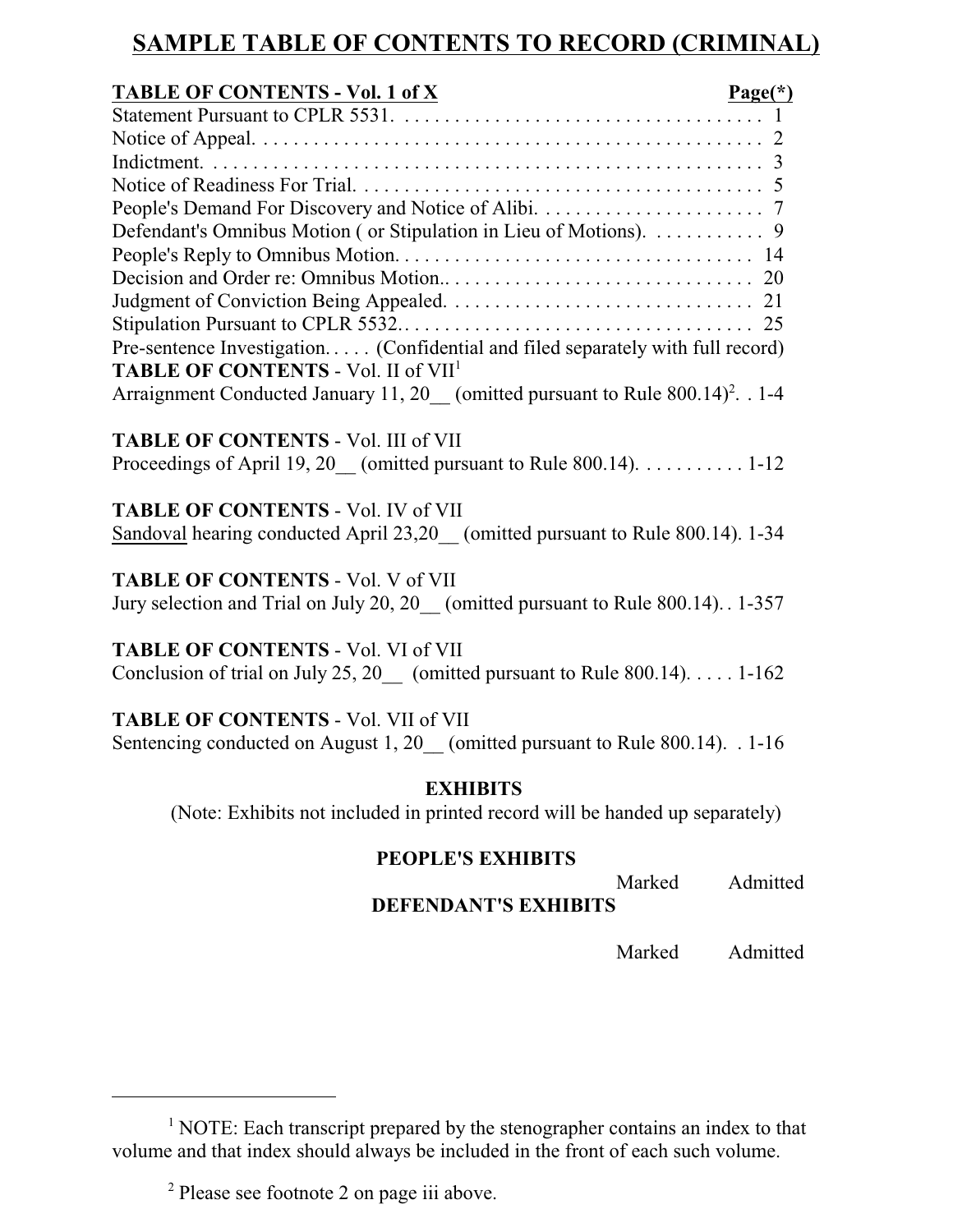# **D 501100**

# **SAMPLE FAMILY COURT (CIVIL) RECORD**

| <b>STATE OF NEW YORK</b> | <b>APPELLATE DIVISION</b> |
|--------------------------|---------------------------|
| <b>SUPREME COURT</b>     | THIRD DEPARTMENT          |

In the Matter of **JULIE V.** and Others, Alleged to be Permanently Neglected Children.

### **ANYWHERE COUNTY DEPARTMENT OF SOCIAL SERVICES,**

Respondent. AD Case # xxxxx

**JANE V.**

l

Appellant.

### **RECORD ON APPEAL**

#### **ASSIGNED COUNSEL, ESQ.**

Attorney for Appellant Jane Doe 700 Someplace Avenue, Somewhere-in-the-3rd, New York 11111  $(xxx)xxx-xxxxx$ 

### **COUNTY COUNSEL, ESQ.**

Attorney For Respondent Anywhere County Department of Social Services Somewhere-in-the-3rd, New York 11111  $(xxx)xxx-xxxxx$ 

### **Attorney for Child, ESQ.**

Attorney For Children 300 Court Street Somewhere-in-the-3rd, New York 11111  $(xxx)xxx-xxxxx$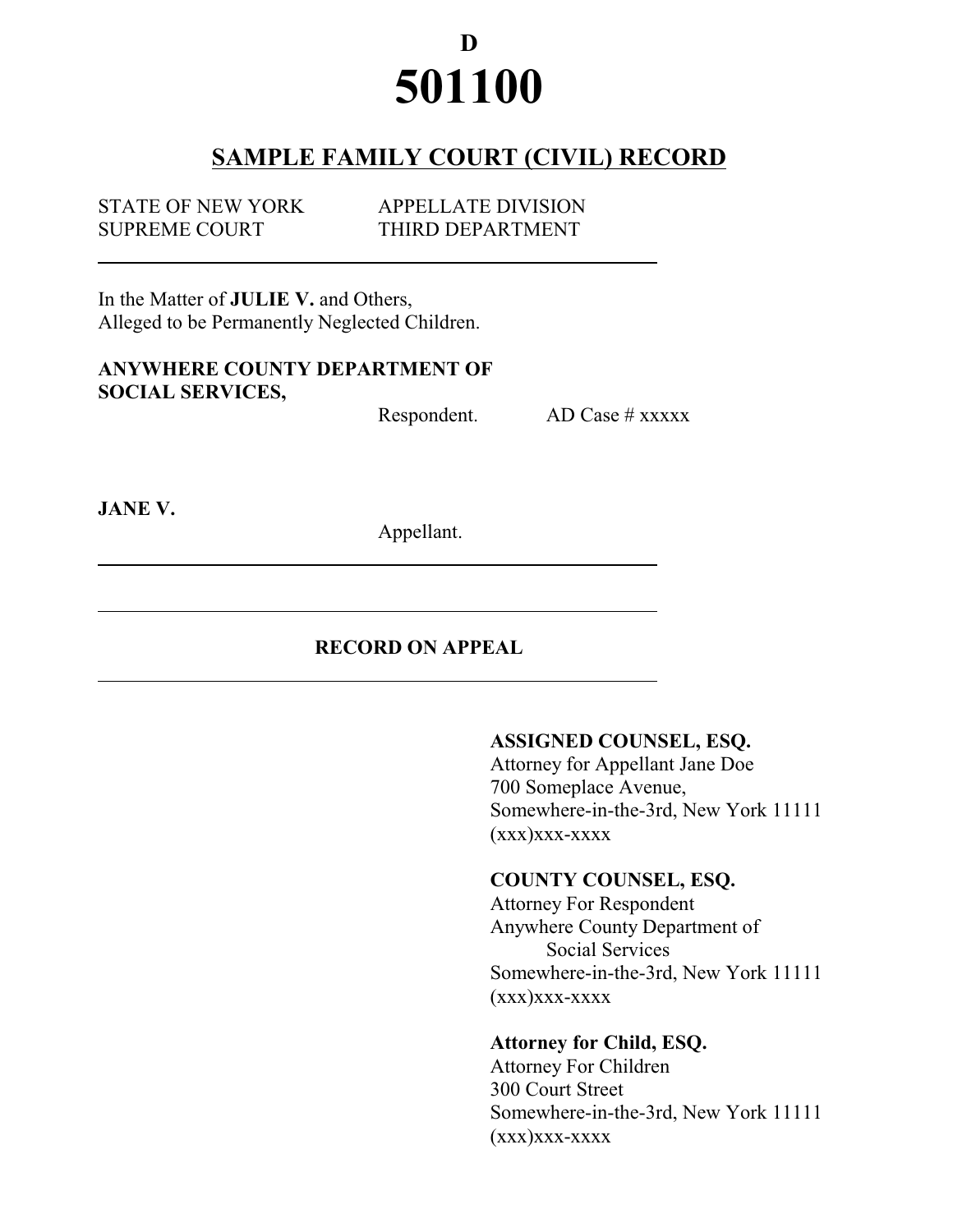# **TABLE OF CONTENTS TO RECORD**

### **Volume I of IV**

| Page                                                                                    |  |
|-----------------------------------------------------------------------------------------|--|
|                                                                                         |  |
|                                                                                         |  |
|                                                                                         |  |
|                                                                                         |  |
|                                                                                         |  |
|                                                                                         |  |
| Stipulation Pursuant to CPLR 5532 (or Rule 800.7 (b) notice, affirmation                |  |
| and certification in lieu of signed stipulation); (All three must be filed). $\dots$ 12 |  |

### **Transcripts of Proceedings:**

### **Volume II of IV**

### **Volume III of IV**

| Testimony: Petitioner's Witnesses:     |
|----------------------------------------|
|                                        |
|                                        |
|                                        |
|                                        |
| <b>Volume IV of IV</b>                 |
| <b>Testimony: Respondent's Witness</b> |
|                                        |

Exhibits: Petitioner: (Exhibits not included in printed record will be handed up separately) 1. List made by David Doe:

| 2. Photograph of injury to child: |  |
|-----------------------------------|--|
|                                   |  |
|                                   |  |